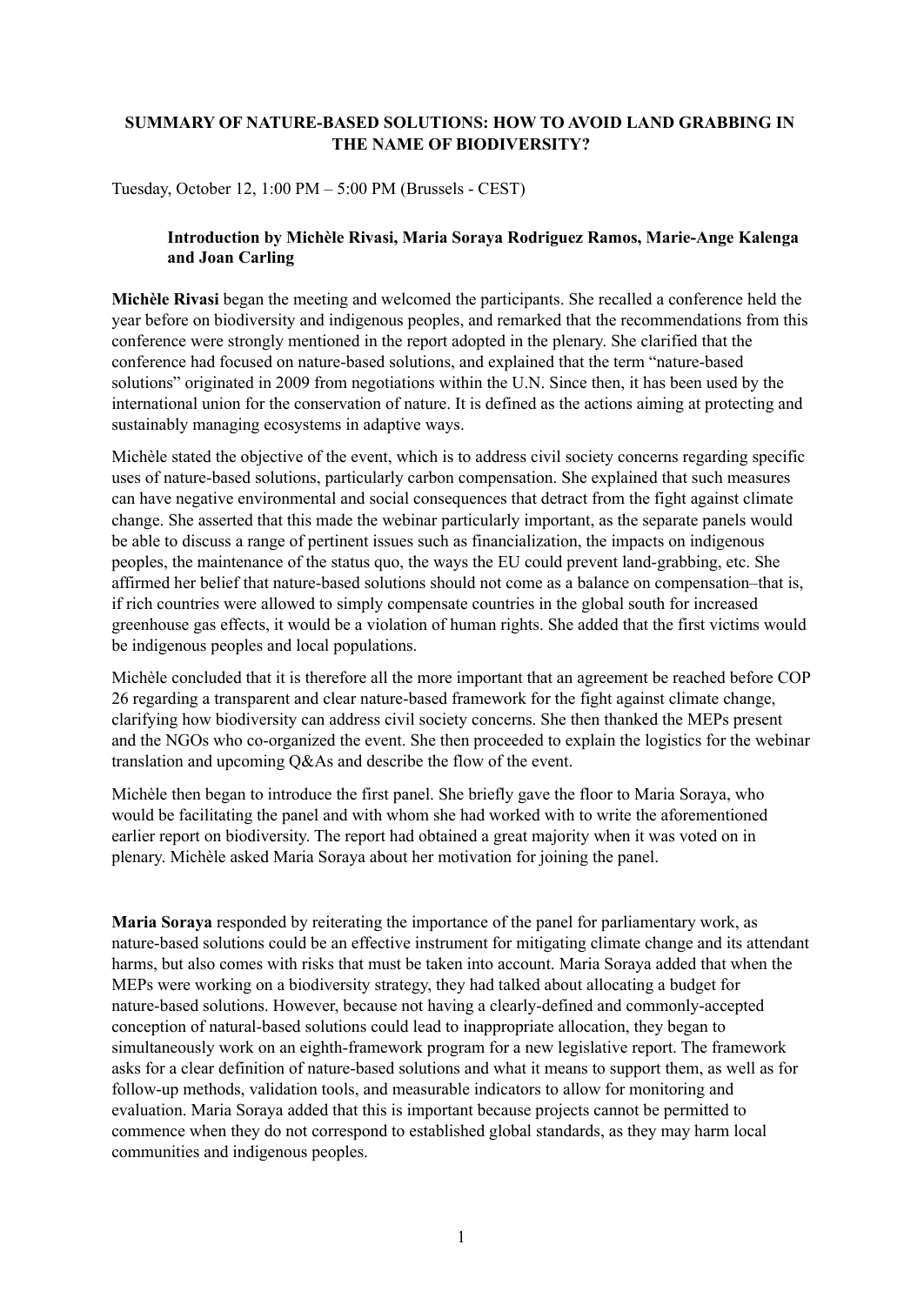Maria Soraya also recalled her experience working on a previous report on the consequences of climate change and its relationship with human rights. The report shed light on cases of land-grabbing, which she noted may have increased due to projects based on nature-based solutions where the right of local communities to free, prior, informed consent (FPIC) was not respected. Recalling the value of that report, she reiterated her belief in the importance of this panel.

**Michèle** thanked her and began the first panel.

### **Panel 1: What are Nature-based solutions, offsetting and financialisation? What is at stake?**

#### **With**

- **Frédéric Hache**, Co-founder and Executive Director of Green Finance Observatory
- **Alain Frechette**, Director for Strategic Analysis and Global Engagement, Rights and Resources Initiative

**Frédéric Hache** defined "nature-based solutions" as one of the new, vague terms that emerged in the past few years, alongside "natural climate solutions" and "ecosystem approaches", which are aimed at addressing climate change and biodiversity loss, respectively. He then gave the European Commission definition of nature-based solutions as those inspired and supported by nature, and which provide social and environmental benefits while being cost-effective and helping to build resilience. He clarified that in practice, nature-based solutions encompass a broad range of "good activities" including agroforestry and forest restoration, but also problematically promote a monetary evaluation of nature as well as carbon and biodiversity offsetting. Offsetting is part of the IUCN Global Standard for Nature-Based Solutions and of the EU Commission definition.

Frédéric then began to define and explain the problems attached to biodiversity offsetting. He said that first, it involves a monetary evaluation of nature where nature is re-conceptualized as a series of ecosystem services that benefit humans. The remainder of nature that does not benefit humans directly is thus considered useless and not worth preserving. However, what is typically measured with this approach is not nature but a few selected services, while the rest are willfully ignored for simplicity's sake. He cited the case of a river as an example. Under this approach, a river would be considered to be providing recreational fishing services, and so the pollution of the river would be evaluated only in terms of lost fishing days, when in fact the impact on local flora and fauna is worth evaluating as well. He also added that the monetary evaluation methodologies used to assess the value of nature are simplistic and biased, relying primarily on surveys which typically ask, for example, how much you are willing to pay for the park ecosystem to still exist next year. The values obtained thus do not represent nature or even a proxy for it. So for all the talk about putting a price on nature, this is not what is being done, simply because it cannot be done.

Frédéric then asked a question. The European commission published a figure earlier in the year estimating the value of nature in the EU at  $\epsilon$ 234 billion, but what does the figure mean if we cannot live without nature? €234 billion represents only one month of revenues for the oil and gas sector. Would such a cheap figure help protect biodiversity or on the contrary facilitate its destruction? He then clarified: while it is good to measure and account for the state of ecosystems in physical terms, it is problematic to attempt to account for it in monetary terms. This latter action is neither feasible nor necessary to protect nature.

Frédéric's second problem with nature-based solutions is in relation to offsetting. That is, instead of reducing emissions or harm, offsetting allows us to instead plant a few trees or restore a few habitats–typically in low-income countries where land is cheap–and then claim that these actions compensate for climate inaction and destruction. He then gave the example of a real estate promoter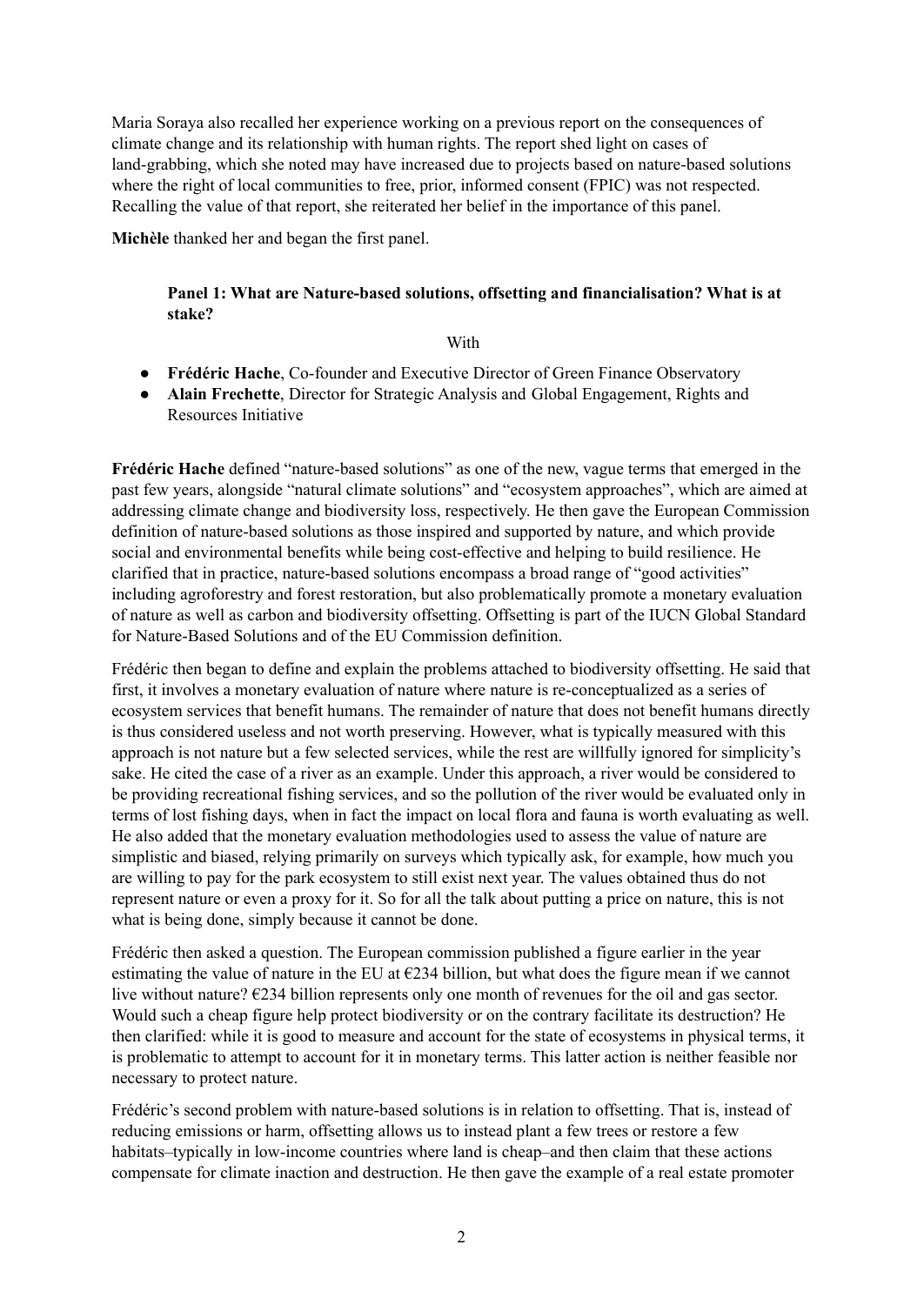wanting to build an airport in the south of Spain over flamingo habitat. The promoter could fund a project to restore a habitat for bats in Greece and claim that it has offset the destruction of the flamingo habitat. However, more bats do not equal less flamingos. He added that while this example is an extreme form of offsetting, it is the one that was promoted at the 2016 IUCN Congress the one that the European Commission has been promoting for over a decade.

He again clarified: restoration is a good thing, as are some of the other activities in nature-based solutions. But restoration is different from offsetting by definition, as offsetting enables future destruction in exchange for restoration or other actions. And so financing restoration activity through offset schemes that grant permits to destroy more doesn't make sense. He added that this inherent lack of environmental integrity is reflected in the appalling track record of carbon and biodiversity offset projects. He cited a 2017 study published by the European Commission that found that 85 of the offset projects used by the EU under the UN Clean Development Mechanism failed to reduce emissions. He also claimed that many studies have found that between two-thirds and three-quarters of biodiversity restoration projects fail. Many of the said projects have also been found to be associated with human rights abuses ranging from murder, to rape, to torture, and to land-grabbing, especially in low-income countries.

His third problem is the fact that these offset projects often do not come *in addition to* but *instead of* carbon destruction. This is because both are put on equal footing within net-gain biodiversity strategies or net-zero emission targets. And because offsetting is cheaper, it is chosen over restoration. He added that overall, this is not surprising because the political goal is to address climate change and biodiversity loss only to the extent that it does not challenge economic growth and vested interest. He asked the conference to consider that the financial interest at stake in instrumentalizing offsetting solutions is starting to be considered as a new asset class by the financial sector. According to a recent report from the World Economic Forum, climate and biodiversity finance could unlock an estimated \$10 trillion of business opportunities. This is framed as addressing the need to involve the private sector in finance conservation by making conservation profitable in order to attract them–even though legislation mandating reduction in biodiversity destruction does not require any fiscal space or private finance. Thus, biodiversity offsetting and nature-based solutions are beginning to be considered part of sustainable finance, and could soon be a significant part of the  $\epsilon$ 25 trillion of assets under management in Europe.

He asked the audience to consider what this means in terms of the exponential growth of asset projects and the attached human and geopolitical implications. He asked the audience to consider also the fact that private finance does not come for free, and brings with it the high financial returns requirements. This would create an ever increasing and completely misguided pressure to make conservation profitable, whether or not it trumps environmental integrity.

Frédéric concluded that for all the above reasons, offsetting is part of the problem and not the solution. Agroforestry, habitat restoration, and other positive activities should never be considered as or financed by offsetting, because doing so would make these activities worse than doing nothing. However, because offsetting is so embedded into the term "nature-based solutions", they prefer to refer more directly to the good activities within nature-based solutions rather than to continue using the term. He stated that the real solution is to refocus and prioritize on curbing destruction. This would require, at the bare minimum, separate accounting for destruction and restoration instead of having net gain targets. Because when curbing destruction and restoration are mixed together, as is the case with offsetting or within net-zero or net-gain targets, it gives the misleading impression that they are comparable, it removes accountability, and it creates an irresistible temptation to destroy and restore instead of curbing destruction, because the former is so much cheaper.

**Alain Frechette** introduced himself as speaking on behalf of the Rights and Resources Initiative, which is dedicated to the recognition of community land rights across the world. He broadly defined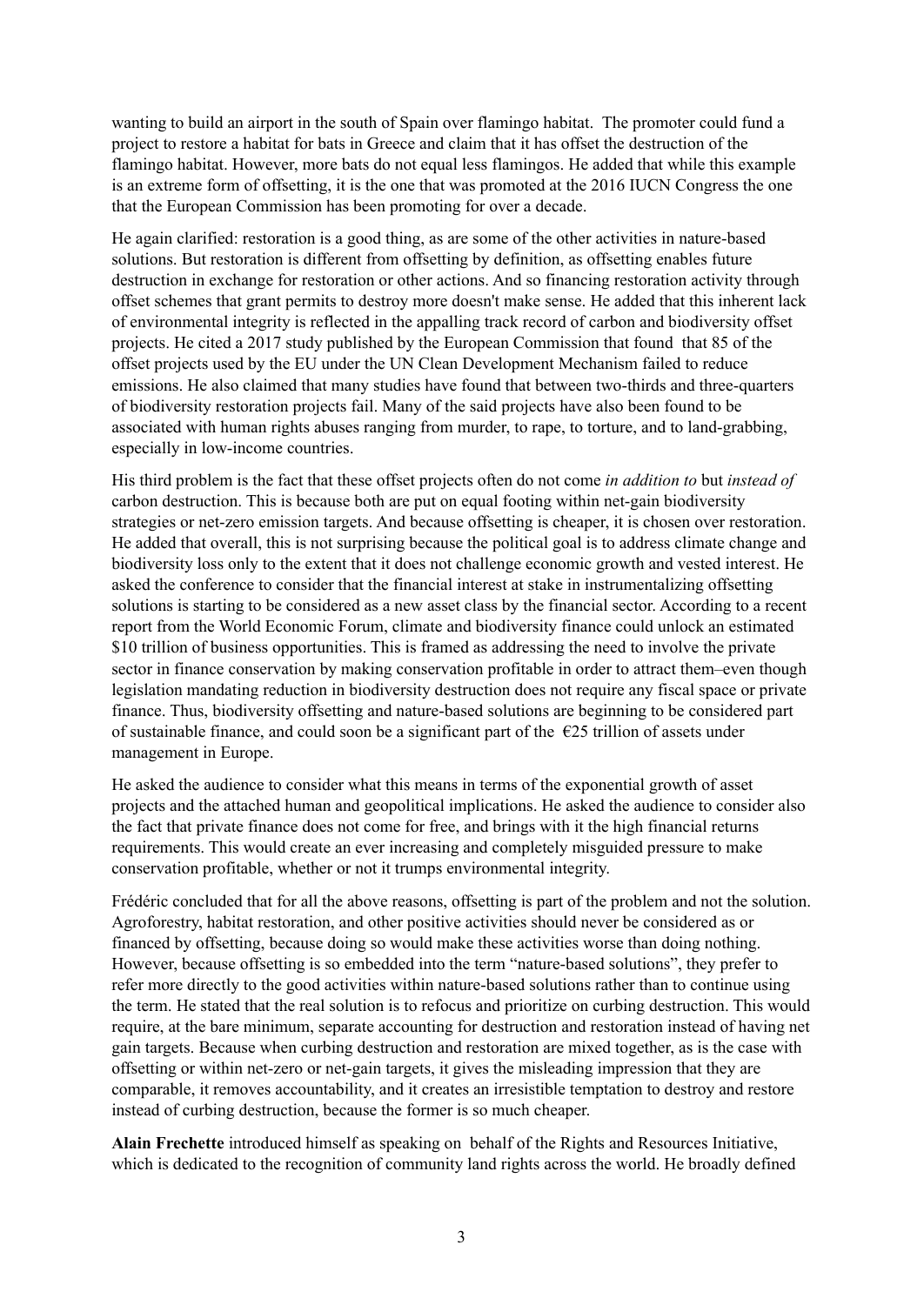nature-based solutions as solutions to societal challenges that involve working with nature. They imply a wide range of actions to protect, restore, and sustainably manage both natural and modified landscapes to achieve climate biodiversity and sustainable development goals. When anchored in culturally appropriate solutions and the self-determined priorities of local peoples, nature-based actions have the potential to strengthen synergies, reduce trade-offs, transform human interactions, and effectively drive system-wide transformation. Unfortunately such strategies are increasingly associated with more limited and potentially harmful actions. Chief amongst these are compensatory actions conducted in one part of the world to redeem harms done by others elsewhere.

Alain cited as examples the growing demand for climate and biodiversity offsets that fail to consider the impact of greenhouse gas emissions, the permanence of biodiversity loss, and the socioeconomic and cultural implications of land grabs, human rights abuses and the transformation of rural economies. He stated that in the absence of robust and ambitious policy interventions to curb emissions, decarbonize supply chains, and enhance progress towards human rights-based approaches, circular economies, and locally-led solutions, the sheer magnitude of land needed to mitigate the externalities of a growing and largely unsustainable global economic system will invariably exacerbate inequalities.

Alain noted that this growing demand for and pursuit of land, natural resources, and nature-based solutions could leave indigenous peoples and local communities–who hold customary rights to over half the global land mass but legally own only 10% of this area–vulnerable. Yet evidence from the last decade has shown that securing their land rights and supporting their self-determined priorities and solutions represents one of the most effective, equitable, and scalable solutions at our disposal. Forests that are legally owned and governed by communities exhibit lower rates of deforestation, store more carbon, are better protected, support more biodiversity, and generate more benefits for more people than forest lands managed by either public or private entities.

He cited the Local Biodiversity Outlook and ICCA's Territory of Life reports, which suggest indigenous peoples and local communities play an outsized role in conservation governance and in the sustainable use of nature and biodiversity. Their success is closely tied to their locally adapted institutions, cultural traditions, and land ethics. Unfortunately, rural peoples everywhere face increasing challenges. Indigenous communities, Afro-descendant peoples and women bear the brunt of violence and criminalization perpetrated against environmental land rights defenders Under the guise of pandemic recovery plans, communities now face increasing risks, diminishing civic space and growing threats to livelihoods and security.

Alain noted that according to a recent study by RI in their Campaign for Nature, between 1.6 and 1.8 billion rural people live in important biodiversity areas and could be affected by plans to protect 30 percent of the planet by 2030, potentially exposing them to the human rights abuses and forced displacements that continue to plague conservation efforts in many parts of the world. Meanwhile, recognizing their tenure rights would cost less than one percent of the cost of resettlement, and would generate broader livelihood and conservation benefits.

He added that published research shows that some 300 million people live in areas targeted for tropical forest restoration. Many of these initiatives rely on planting intensive biome energy plantations and monocultures in previously sustained natural forests and subsistent farmlands, without the benefit of community-led solutions and contributions for more integrated and sustainable initiatives. Conditions for the realization of community rights in the context of emission reduction strategies are not substantially better. He cited analysis conducted by RRI and researchers from McGill University, which shows that of 31 REDD+ countries only 3 legally recognized community rights to emission reduction credits. Three others tied such rights to land and forced ownership. Only half of the total area held by communities in the review countries was legally recognized, placing their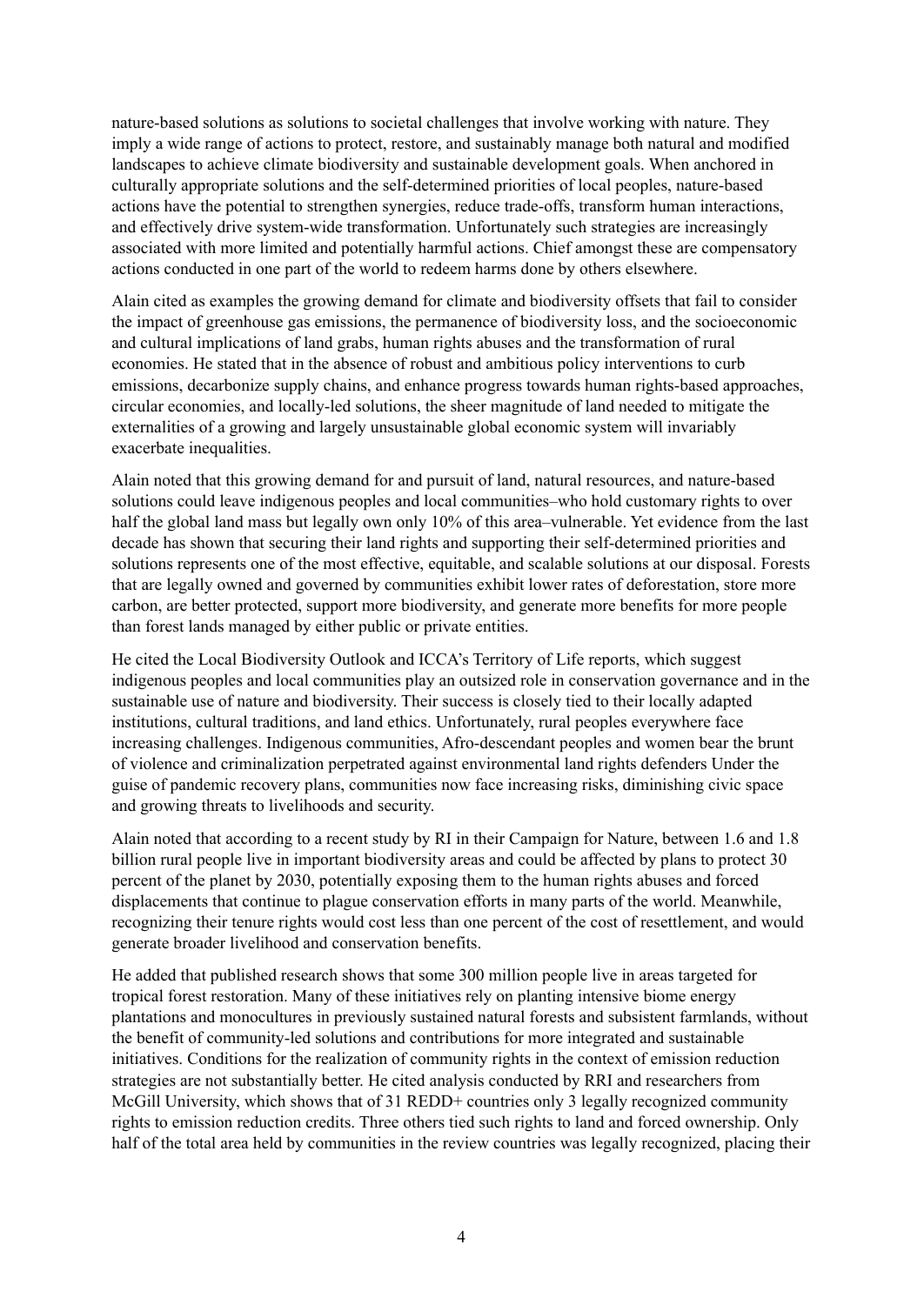land and carbon rights at risk of capture by others. Only five of the reviewed countries had developed benefit sharing plans and only two had operational feedback grievance redress mechanisms.

Alain concluded that community land rights have simply not been a priority of REDD+ countries or international climate financing initiatives. He noted that in a recent study by the Rainforest Foundation Norway, less than one percent of total climate financing from the past decade has gone to support indigenous peoples and local community initiatives. Only a fraction of this was dedicated to securing collective land and resource rights.

Alain noted, however, that amidst these various challenges remain credible grounds for optimism. First, the science is clear: to achieve global climate and biodiversity goals, we must dramatically improve the protection and sustainable use of our living world and cease all activities that directly or indirectly impinge on this. But in order to get there, we must first protect the sovereignty and dignity of indigenous and local communities over their lands and knowledge. Second, most tropical forest countries have legislative instruments that could facilitate the legal recognition of community-based tenure rights, and we now have the tools and instruments needed to characterize such opportunities and scale up action. Third, there's now an abundance of support for rights-based climate conservation and sustainable development action. There is increasing donor coordination and engagement to support the self-determined climate and conservation priorities of rights holders. Fourth, many of the most influential companies and investors behind the demand for nature-based solutions are acutely aware of the risks posed by insecure land rights. They are eager to work with civil society and rights holders to identify alternative pathways to overcome emerging threats. Fifth, we now have a robust land right standard to support rights-based approaches in the context of climate biodiversity and sustainable development actions, and to ensure that all future actions are effectively, equitably, and transparently realized. Finally, rights holders are increasingly connected, coordinated, and mobilized to effectively engage national and international constituencies, advance their self-determined priorities, and pursue collective action while holding actors and institutions accountable for their actions. He concluded that these, together provide reasons for hope in the advancement of rights-based natural climate and biodiversity solutions.

**Marie-Ange Kalenga,** who was supposed to speak during the introduction, was given the floor. She thanked the organizers for having FERN and Transfer International at the event. She affirmed what Frédérick and Alain had said regarding the undefined nature of nature-based solutions and how this could lead to abuse. She noted that as an NGO working on societal issues and environmental good governance, they share the concerns surrounding the rights of local populations and the harms of offsetting. She added that it was a pity that "we have to reinvent the wheel" when good practices, such as those mentioned by Frédéric and Alain, already exist. She reiterated their agreement with everything the first two panelists had said, and called on the EU parliament to help them better define nature-based solutions in a way that would integrate and encompass the rights of local populations and that wouldn't simply lead to business as usual scenario with no meaningful change.

**Joan Carling,** who was also supposed to speak during the introduction was given the floor. She remarked on the timeliness of the discussion given the resumption of the COP negotiations at the end of October, during which nature-based solutions would be given center stage. She noted that indigenous peoples share in the concern of how different interpretations of nature-based solutions are being made to suit the interests of different groups. Indigenous peoples do not believe that the continuing destruction and pollution of the environment can be justified through nature-based solutions. Instead of nature-based solutions that disregard the actual stewards of nature, they believe the approach to the climate crisis should be to look into and address the root causes of carbon emissions and biodiversity loss.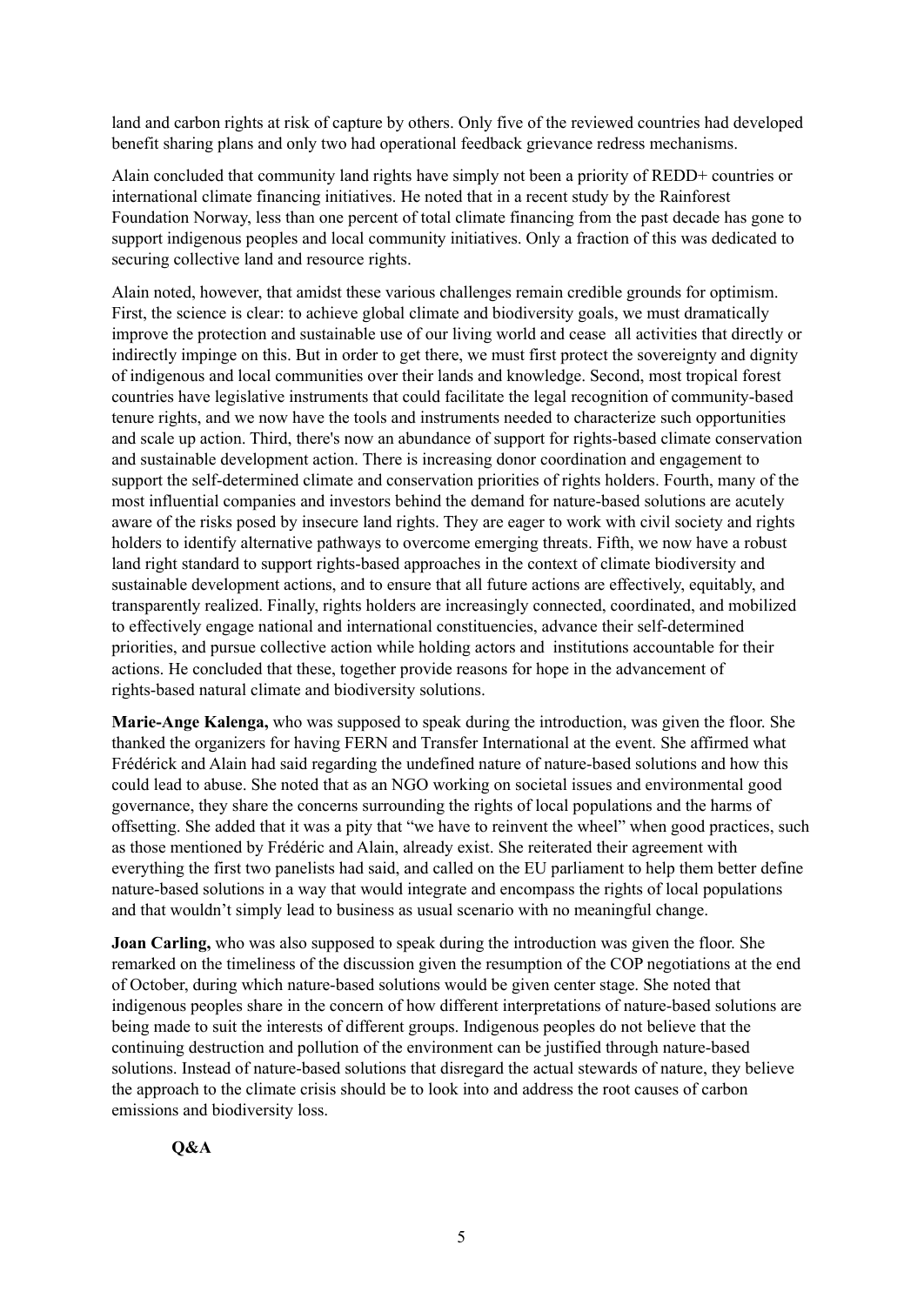• Who will assess those nature-based solutions? What will they take into account? Would they take human rights into account? Secondly, What will be the first measures needed to address these issues, and do you think that this nature-based solution approach is not a green washing approach mostly benefiting large companies (in the sense that they are able to keep on polluting and emitting greenhouse gases)?

**Frédéric** responded. He acknowledged that greenwashing around the concept of nature-based solutions–particularly when it comes to offsetting–is a major issue. He gave the example of certain multinational companies who have programs based on nature-based solutions but still plan to increase their emissions. The concept of nature-based solutions is also a bit of a distraction, in the sense that we are faced with the necessity to reduce emissions, but modifying lifestyles and being more sober about the type of growth we want has not featured at all in the political debate. Nature-based solutions are used as an instrument at the political level to avoid talking about necessary changes.

**Alain** answered the first part of the question, adding that what is crucial is how we assess the impact or the effects of those actions on nature-based solutions. He noted that there is a current community-led initiative to monitor and assess the different projects and investments deployed on the ground. The ground-up nature of the initiative gives it a good view on the actual actions on the ground. He added that a standard is being designed, called the right tenure standard. The initiative, jointly launched by the indigenous group represented here by Joan Carling and a range of civil society organizations, is calling for basic principles to ensure that investments made in the context of nature-based solutions–or any other context–will actually meet the demands and respect the rights of the local communities and indigenous people, as well as benefit everybody.

● How can we be sure that the assessments related to the investments that will be undergone will be deployed in locations where indigenous people live? And how can we ensure that those populations will not be bought? I hear it a lot: "the indigenous people have to be informed , they need to have access and be consulted." But at the same time, with the amount of money at stake, is it not a risk that those populations could be bought? How can we ensure there is a multiplicity of partners?

**Alain** responded that from their perspective, indigenous peoples and local communities are increasingly well-organized and equipped to advance their priorities, and in fact are collaborating with a range of allied organizations to ensure that their rights are secured and protected. True, all people across the world will always face incentives that drive actions that might not always be consistent with their collective well-being. However, our experience shows that this is a very, very, small minority of cases. In most circumstances, because these communities make decisions together, because they're organized collectively, and because their strong governance background and moral ethics are linked to the preservation and protection of their land rights and traditional knowledge, they have an inherent desire to advance and support initiatives that effectively recognize and protect their customary land and resource rights and not sell them off to the highest bidder.

**Joan** continued, noting that normally funds are used to divide communities and more easily control people's lands. So there exists a clear agenda at the outset, for many to use funds to control land and divide communities. But in the cases where some are bought–which are normally the minority– these people are typically those who don't live in but are part of the community. She concluded that generally, the real interests of the community always lie with their deciding how to best manage and maintain control over their lands for generations to come. Thus, it is important to engage with indigenous peoples in the spirit of respect, and not to use these funds to divide and control their lands. Because that is not the spirit of partnership, and because if donors or governments have more power then they can simply overrun communities, and that is something we need to be worried about.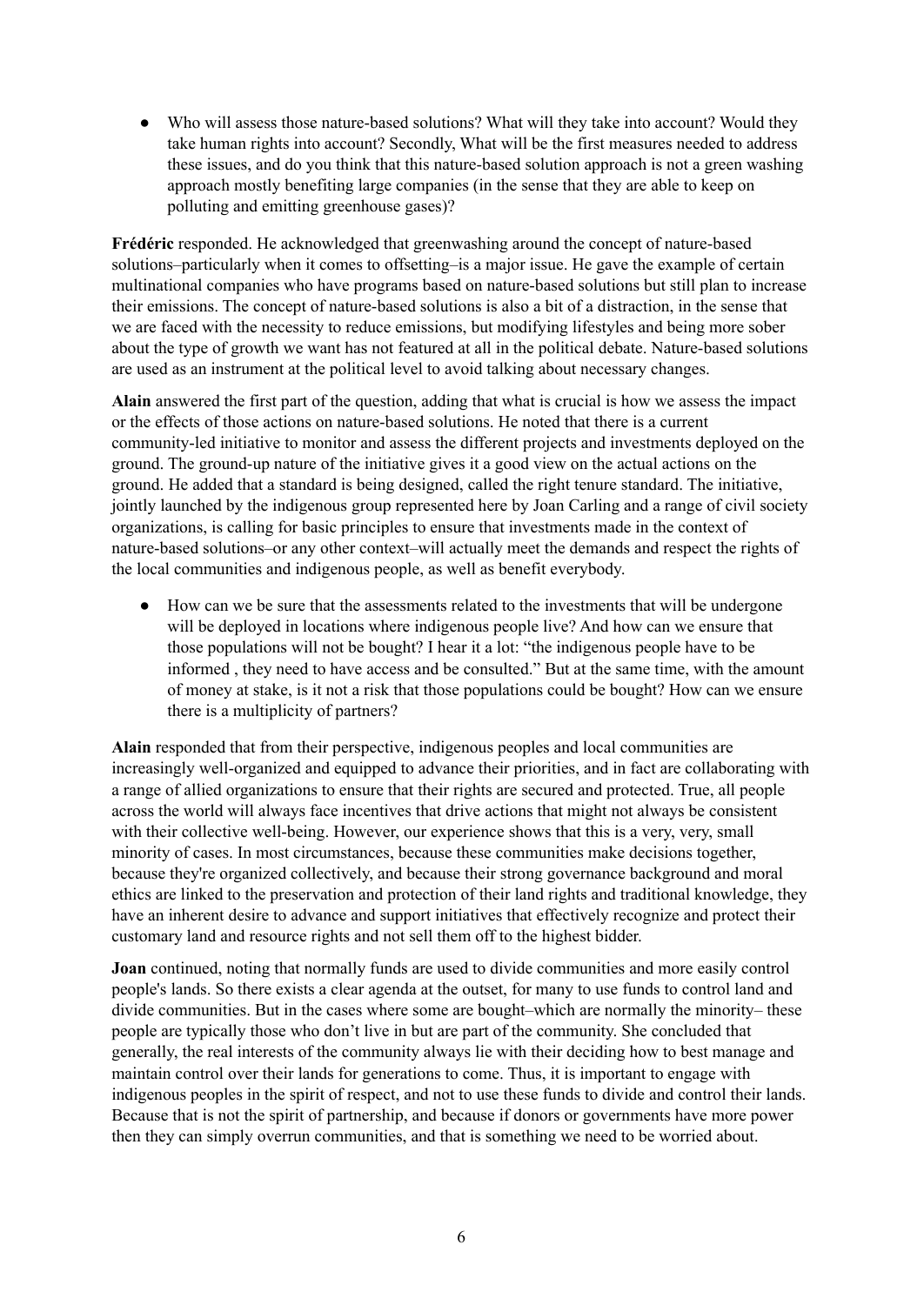● We see that industrial country companies are disguising those ways and often act without prior consent or dialogue. How can we work with such companies?

**Frédéric** responded that it is interesting in these cases that all the safeguards and limitations used to avoid such abuse have been in the UN text for decades, but have had relatively little impact. This is in fact not surprising, because ultimately it comes down to power relationships. He cited a soon-to-be published journal article that sought to understand the reasons behind this failure. The article found that it is typically not a question of a lack of solutions or awareness, but of the power relationships and interest economics set in place to maintain the status quo. Approaching this in a way that places limitations in terms of the language used is necessary to define that balance of power.

**Alain** added that within the private sector, there is a growing desire to acknowledge and recognize the risks related to the investments deployed in nature-based solutions and in active economic development. He noted that they welcome the desire and increasing demand from organizations to hold a direct dialogue with local communities and indigenous peoples to identify and actively reduce risks related to these investments. He added that the actions they offer would have some positive impact and positive consequences which would be directly beneficial to them and to the communities they are involved with, and that in fact, those organizations do not have any interest to harm the communities. Nonetheless, by exposing the risks related to these investments and identifying solutions to address those risks, their impacts can be minimized and it can be ensured that nature-based actions and development investment will have positive and sustainable impact for both the communities and the companies.

## **Panel 2: Financialisation of nature and its impact on Indigenous Peoples and local communities - Views and experiences across regions and recommendations**

### With

- **Vũ Thị Bích Hợp**, Executive Director, Center for Sustainable Rural Development & Hoang Thi Ngoc Ha, Director, The Center for Eco-Community Development (ECODE), Vietnam
- **Joseph Itongwa**, Coordinator, Réseau des Populations Autochtones et Locales pour la Gestion des Ecosystèmes Forestiers d'Afrique Centrale (REPALEAC), Democratic Republic of Congo
- **Elle Merete Omma**, Head of EU Unit, Saami Council, Norway.
- **Joan Carling**, Member of Caucus and Member of Indigenous Peoples Major Group for Sustainable Development (IPMGSD), Philippines

#### [*Michèle Rivasi introduced the second panel and the panelists*]

**Vũ Thị Bích Hợp** noted that she wanted to share her experience working in a civilian society organization in Vietnam. She outlined the structure of her presentation: first she would give a report on the current status of forest in vietnam, then she would give an overview of the role of Vietnam civilian society in climate change response and natural resource management, third she would report on the status of nature-based solutions and related research and practice, and finally she would give recommendations.

Vũ Thị presented the map of Vietnam and made the point that Vietnam is among the world's 16 most biologically diverse countries, containing 34 national parks, 11 world biosphere reserves, 9 Ramsan sites and other natural, marine conservation, and natural habitat reserves. 70 percent of their forests are natural forests and the forest cover rate is 42%, although annual forest loss is ongoing despite strong government measures. She then presented a graph showing the forest development index of Vietnam from 2005-2017. She then called attention to certain important policies. First was Decision 120 which was issued in 2015 on the development of coastal forests to cope with climate change from 2015-2020. It has already expired, but the government is currently working on replacement policies.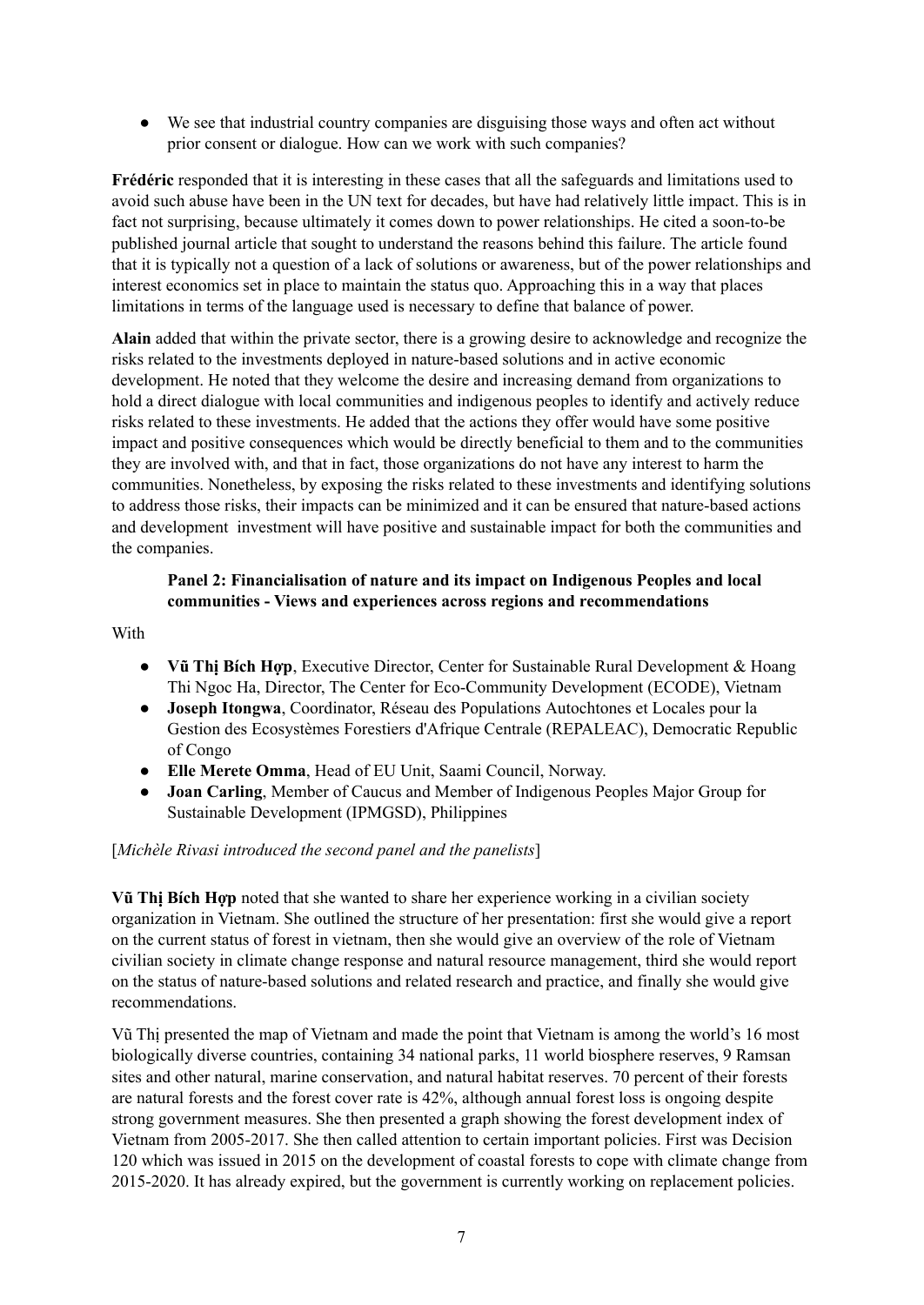She also mentioned the National REDD+ Strategy of 2017, the Forestry Law, updated in 2017 but valid from 2019, Vietnam's Nationally Determined Contribution for 2020, and the Environmental Protection Law of 2020, which is important for people familiar with the Vietnam Timber Legality Assurance System. She also noted the VPA FLEGT M&E Framework, the 1 Billion Trees Planting initiative launched by the government in April 2021, and the New Vietnam Forestry Development strategy for 2021-2030.

Vũ Thị then described how Vietnamese civil society can contribute. She explained that they have the Vietnamese NGO Climate Change network (VNGO-CC), with 130 NGO members, and the Climate Change Working Group (CCWG) with 1,400 subscribers and consisting of Vietnamese NGOs, INGOs, and donors. She noted that earlier in the day they had held the pre-COP26 meetings with the UK embassy and the Ministry of Natural Resources and Environment, and that they have a regular dialogue with the DCC on NDCs, on the National Adaptation Plan, M&E, and gender mainstreaming. She added that they actually had just organized nature-based solution training for key international and national NGO members in July, and are in the process of reviewing current strategies, with the intent of formulating new ones with a wide range of interventions including nature-based solutions. She explained that civil society works in all regions and focuses on ethnic minorities–the term used in place of "indigenous peoples," in Vietnam.

Vũ Thị proceeded to describe the status of nature-based solutions. She explained that Ecosystem-Based Approach/Adaptation (EBA) was introduced in Vietnam through research in the '90s, and that pilot studies were first conducted from 2011-2014 and from 2015-2018. Government and civil society projects thus mainly refer to EBA, and that nature-based solutions is still a new concept. Vietnam has submitted the NDC, which mentions the use of nature-based solutions in climate mitigation, but not very clearly. She again mentioned the 1 Billion Trees program to mobilize all stakeholders, and that the private sector participated largely in production forest management, particularly with Acacia plantations.

Vũ Thị gave examples of nature-based solutions-related practice in Vietnam. These included the ecological stop embankment to prevent riverbank and canal erosions, the use of Vetiver to reduce the risk of drought and flood and protect infrastructures, and natural forest restoration combined with land reclamation for livelihood on sloping lands. She added that her organization, SRD, has working experience in sloping land with ethnic minorities. She gave examples of their ongoing projects, including promoting the use of IPM for conservation rehabilitation, using indigenous crops and trees, developing agroforestry and native tree planting to reduce soil erosion and drought, and promoting the use of crop byproducts for feeding animals.

Vũ Thị then listed their concerns regarding potential risks from the application of nature-based solutions and EBA. Among these were the use of these approaches to justify for-profit activities such as the occupation of land, the destruction of forests, and the privatization of common resources. She particularly noted the occupation of areas in the name of ecotourism and the privatization of forests reduces access to land and forest resources of local communities. She also noted that the misconception that nature-based solutions are a substitute for the rapid phasic out of fossil fuels is problematic. She added that there have been a number of incidents of natural forest illegal logging for timber and of land encroachment for various economic purposes.

Vũ Thị concluded by recommending that nature-based solutions be clearly defined in the context of NDC and NAP, and that there be greater support for conducting evidence-based studies on its current status. She also underlined the need for a focus on good practices and against land grabbing under the name of conservation, and to strengthen communication and training. She added that proper use of nature-based solutions in the implementation of economic growth must contribute directly to core benefits for human well-being at the national and local levels. Finally she recommended strengthening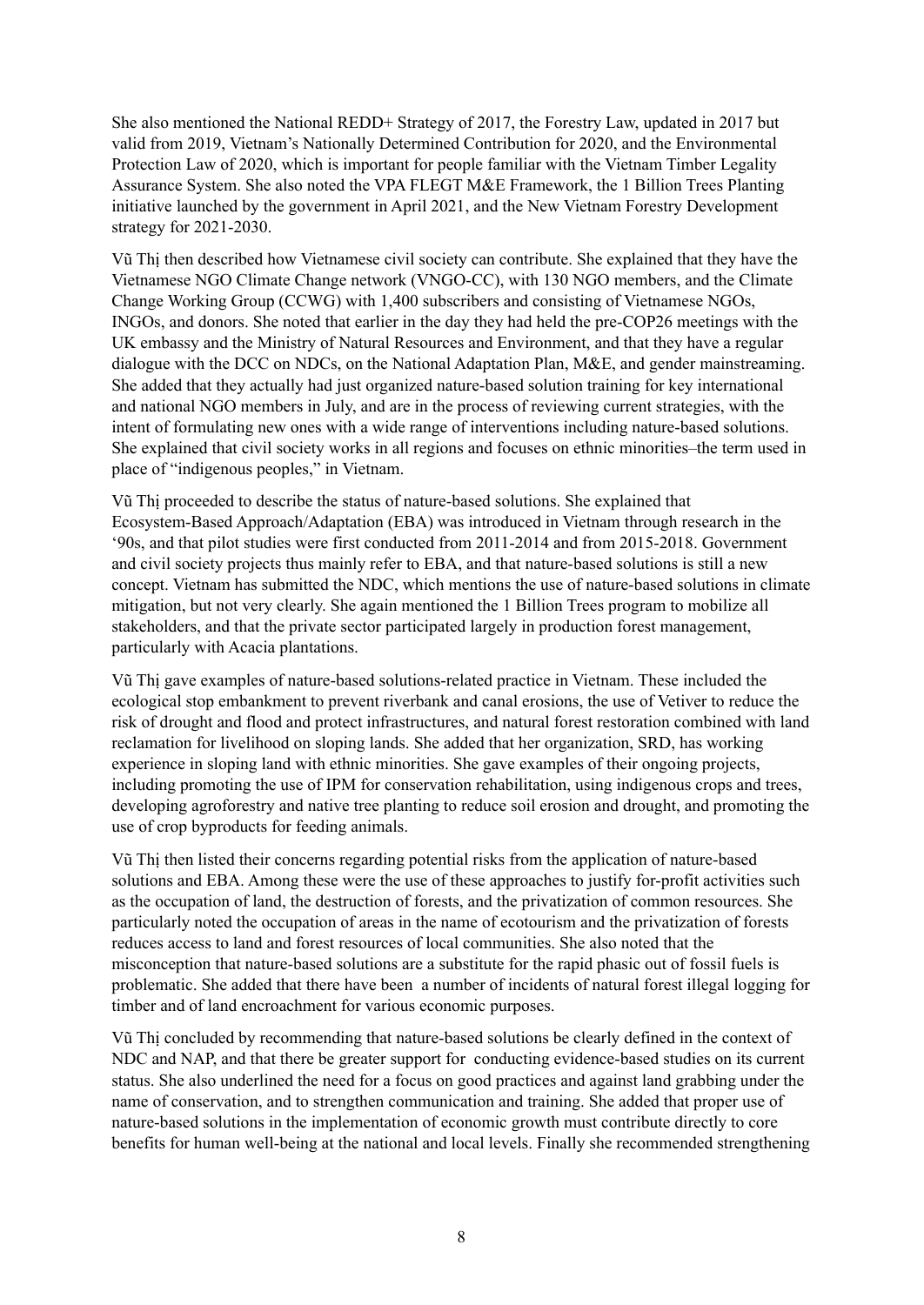the capacity of civil society, local governments, and local communities for implementation and monitoring and evaluation.

**Joseph Itongwa** introduced himself as speaking for the indigenous peoples of central Africa and the Congo basin. He outlined the three elements of his presentation: first, a discussion of their values and traditional practices and their relation to the integrity of the forest; second, their negative opinion of the financialization of nature; and third, their recommendations.

He began by characterizing nature and the central African ecosystem as being no longer virgin, and they are trying to find solutions to this. More than one million indigenous peoples and local communities live through and by this nature, and thus have ages-long strong social, cultural, and economic ties to it. This is why they are determined to preserve it and their forests.

In the DRC, there are over 155 million hectares of forest in good condition. These forests are those where indigenous peoples live, as their practices and values have guided their behaviors towards nature. They are aware of the positive and negative consequences of different practices on nature, and this traditional knowledge is their heritage and will continue to be passed on for generations to come. Their culture includes nature.

These efforts and contributions are largely ignored in many international programs for environmental protection and sustainable development. These programs and approaches lack a respect for indigenous rights and hold no equity for indigenous peoples. These practices, programs, and approaches–and in particular the establishment of protected areas–have had a negative impact on the lives of indigenous peoples by taking their land and taking away their traditional means of survival.

Joseph added that conservation financing in central Africa does not benefit indigenous peoples. Protected areas are being established in territories they have managed for ages, and with the envisioned widening of these spaces to 30% under the new global post-2020 framework under negotiation, indigenous rights are at further risk of violation. No alternatives have been planned, and there are no scientific bases that justify these decisions being taken.

Joseph noted that as far as solutions, the central question is how to guarantee the legal protection of the territories, lives, and rights of indigenous and local communities; how to prescribe other effective measures of conservation that valorize traditional knowledge of conservation; and how to guarantee access and ensure the fair distribution of benefits. The link between cultural value and the promotion of biodiversity has to be acknowledged….

#### [*Joseph was cut of and resumed after Joan had spoken*]

He emphasized the need to consider the concerns of indigenous peoples in the global discussion of climate change and biodiversity, to ensure the legal protection of indigenous territories, and to have more specific measures in the form of natural reserves and ecological and community-based areas. He noted that political and diplomatic support are necessary and appropriate to achieve equity for indigenous peoples and respect for and the protection of indigenous rights and knowledge. He added that specific and sufficient financial support is necessary to strengthen, secure, and enhance the management of governance and community, and to ensure fair distribution of environmental benefits.

**Elle Merete Omma** began by emphasizing the rate and intensity of climate change and of the loss of biological diversity and the erosion of the ecosystem. She cited as examples the extraction of rare minerals in Sweden as part of green colonization, the establishment of large-scale industrial sites for wind energy production on ranger pasture land, the oil and gas exploration taking place in many vulnerable ecosystems in Norway, and the extensive logging in all parts of Sápmi. She then introduced herself and the Sami people, and noted that she was offering their perspective in her discussion.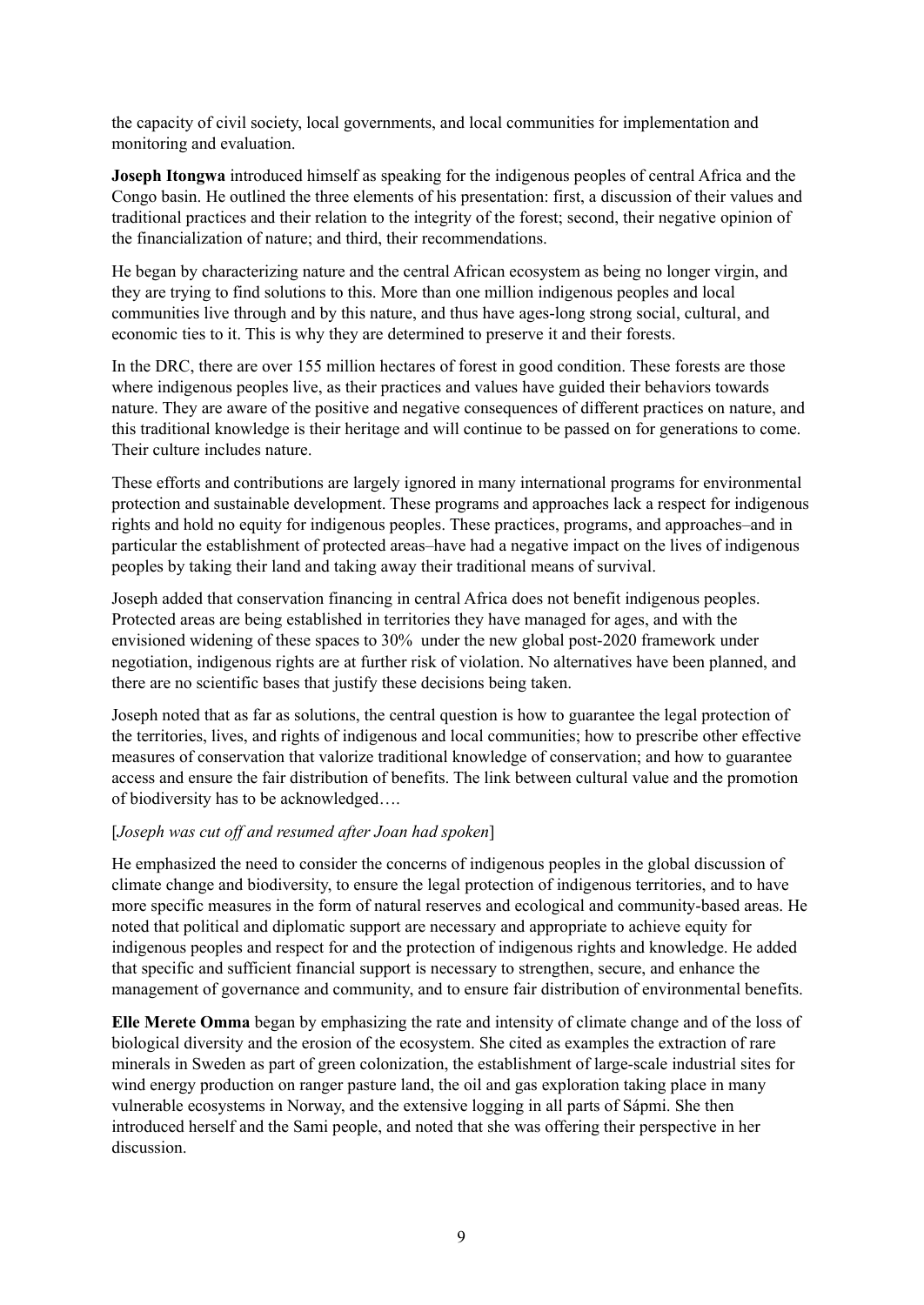Elle explained that the Sami have pursued render herding since time immemorial, and that reindeer husbandry constitutes the backbone of Sami culture. One of the most pressing threats to the Sami is due to land use change. This depletes previously common elements of the landscapes, such as natural forests, ponds and streams. This loss of biodiversity results in an unhealthy ecosystem and an imbalance in nature. The Sami depends on a healthy ecosystem in order to continue to live in Sápmi.

She added that the intensified forestry in Sápmi also threatens the production of lichen, which is reindeers' main food source during winter. This has become a source of conflict between reindeer herders and the forestry industry. There is a question of whether reindeer husbandry can survive if intensified commercial forestry is allowed to continue.

But, she explained that when participants vote on the new EU forestry strategy in a few weeks, they could support the Sami by ensuring their voice is heard. She added that while the role of nature-based solutions in tackling climate change had gained the world's attention last summer, their people have since time immemorial used nature to support their way of life. Time has proven that they did so in a sustainable manner.

She added that the confusion over what counts as a nature-based solution, already touched on earlier in the discussion, has permitted the misuse of the concept. This has allowed for greenwashing by companies that drive climate change, and for an overemphasis on carbon market offsetting instruments that divert attention from the real need to reduce greenhouse gas emissions.

In answer to this, she shared three main recommendations/ideas. First, she clarified that to her, nature-based solutions are those in which their traditional way of life is protected and recognized as a way to ensure biodiversity. She noted that some proponents of nature-based solutions consider nature to be an economic asset, meaning that they place value on its ability to generate future benefits and prioritize actors who can invest in these same territories. But if nature-based solutions favor the privatization of forests, they can result in the marginalization of indigenous peoples who live and depend on these forests. This is already true in Sweden and in Finland. She then reiterated the role of indigenous peoples in developing solutions to climate change.

Second, she highlighted that other actions promoted under nature-based solutions, such as tree plantation, depend largely on monoculture and commercial tree plantations rather than native tree plantation. Tree plantations store only a fraction of the carbon that natural forests could store. Moreover, forests are more than carbon sinks, and provide many environmental, social, and cultural benefits. She gave an example of their importance in the Sami context, where natural forests mitigate the consequences of harsh winter conditions on their reindeer herds. With climate change, winters have grown harsher even as natural forests have dwindled due to commercial forestry. This has resulted in a massive loss for rangers, who now have to resort to the expensive and not-economically sustainable alternative of feeding their herds in winter.

Third, she added that in creating nature-based solutions, the perspectives and experiences of indigenous peoples are often made invisible. Indigenous knowledge is already recognized within different fora, and indigenous peoples must be included in the discussion of any solutions within the framework of the EU. In this context, the European Green Deal should be revisited. More generally, transformative positive change to slow climate change is only possible through a rights-based approach built on climate justice, and this requires the full participation of indigenous peoples and the respect and promotion of their rights. Only an inclusive process that equally respects and utilizes all available types and sources of knowledge can result in successful climate policy implementation based on nature-based solutions.

**Joan Carling** began by stating that in the Philippines, the financialization of nature has led to massive land grabbing, the destruction of the environment, and the distortion of the real value of nature and of the interdependent relationships within it. Further, financialization has not only led to indigenous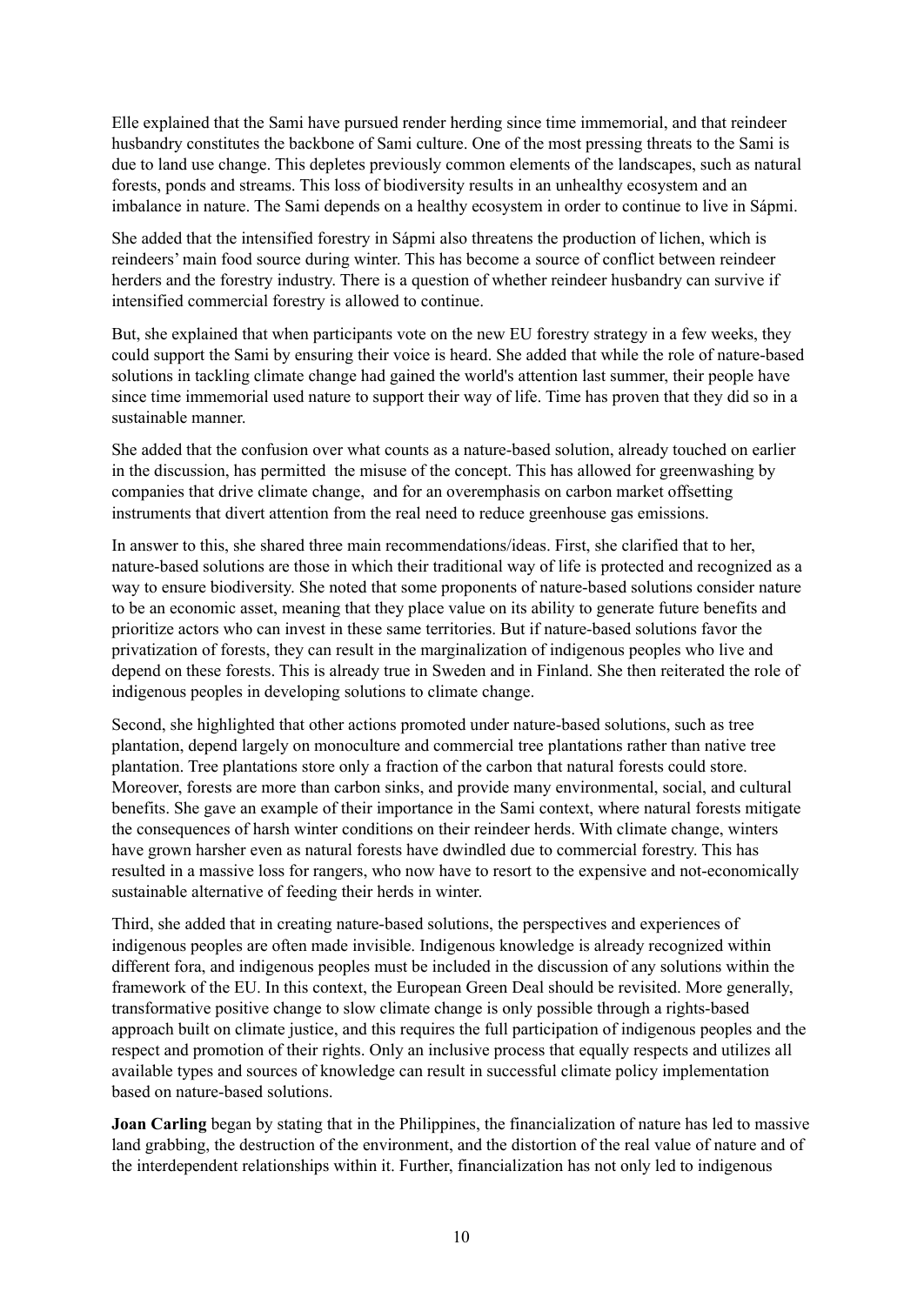displacement via land grabbing, but has weakened indigenous self-governance and culture, furthered indigenous marginalization and poverty, and resulted in greater abuses of indigenous women. It has also made it possible for indigenous conceptions of sustainability and reciprocity with nature to be ignored.

She raised as an example the Philippines' experience with mining. Apart from displacement and the destruction of livelihoods, it has also caused the significant pollution of rivers. This pollution remains even long after the mining has stopped, depleting the water source and leaving long-lasting impacts on the local communities. Tying this into the discussion of nature-based solutions, the concept of nature-based solutions can allow indigenous peoples to be doubly displaced by extractive industries by justifying the seizure of additional land for forest conservation or carbon-offsetting schemes.

She emphasized the need to include indigenous peoples in decision-making, and clarified that this entailed respecting their rights, dignity, and well-being, and the legal recognition and protection of their lands, territories, and resources. She highlighted the need for policy coherence and for legal protections to be put into practice, as the Philippines, like some other countries, legally recognizes indigenous rights but only weakly enforces their protection, so that powerful mining companies and other interests are able to distort the laws in their favor. She added that putting rights-holders at the center of decision-making therefore also entails a need to regulate the activities of corporations, to divest funds from the extractive industries causing pollution and biodiversity loss, and to invest in community initiatives to protect the environment and conserve the remaining biodiversity. She concluded by reiterating that nature-based solutions should not be interpreted for the vested interest of the few. It should be underpinned by justice, social equity, human rights, sustainability, and the recognition of the need to maintain reciprocal relations with nature.

## **Q&A**

● What is the real place of indigenous knowledge in this new vision based on nature-based solutions? How can we try to capitalize on that knowledge as a cornerstone for the approach?

**Joseph** responded that traditional knowledge constitutes a good basis when it comes to protecting biodiversity and forests. This traditional knowledge is on the territory, is *in situ.* When there are threats to these territories then "we" aren't able to protect traditional knowledge, which is why "we" want to integrate that with nature, which is a good basis for indigenous values. He added that this is the cornerstone in discussing nature-based solutions, as nature-based solutions are "made of" traditional knowledge. He explained that this is why they were fighting today to ensure that traditional knowledge can be taken into account in climate change debates. In response to a chat question asking what he was planning to do in DRC in relation to securing the aforementioned rights, he answered that a lot of efforts have been deployed in the DRC and that they have been advocating that indigenous peoples benefit from a specific legislation protecting their rights so that it can form a base for protecting their traditional territories and rights to land. This would go beyond all previously undertaken reforms and would integrate the rights of indigenous people with biodiversity and the securitization of the forest.

**Joan** responded that there is also the need to protect the base of this traditional knowledge and to protect its holders. She cited their alarm at the deaths of many traditional knowledge holders due to COVID and explained that this has resulted in a crisis. She stated the need to provide an enabling environment to ensure the transfer of traditional knowledge to and protection of younger and future generations, who might otherwise leave these territories or be otherwise unable to receive and pass on this knowledge.

**Elle** echoed Joan and Joseph's responses and added that building a knowledge platform with both types of knowledge–both the scientific knowledge base and an indigenous knowledge base–would be co-creating important new knowledge. She added that it would be beneficial to see how the EU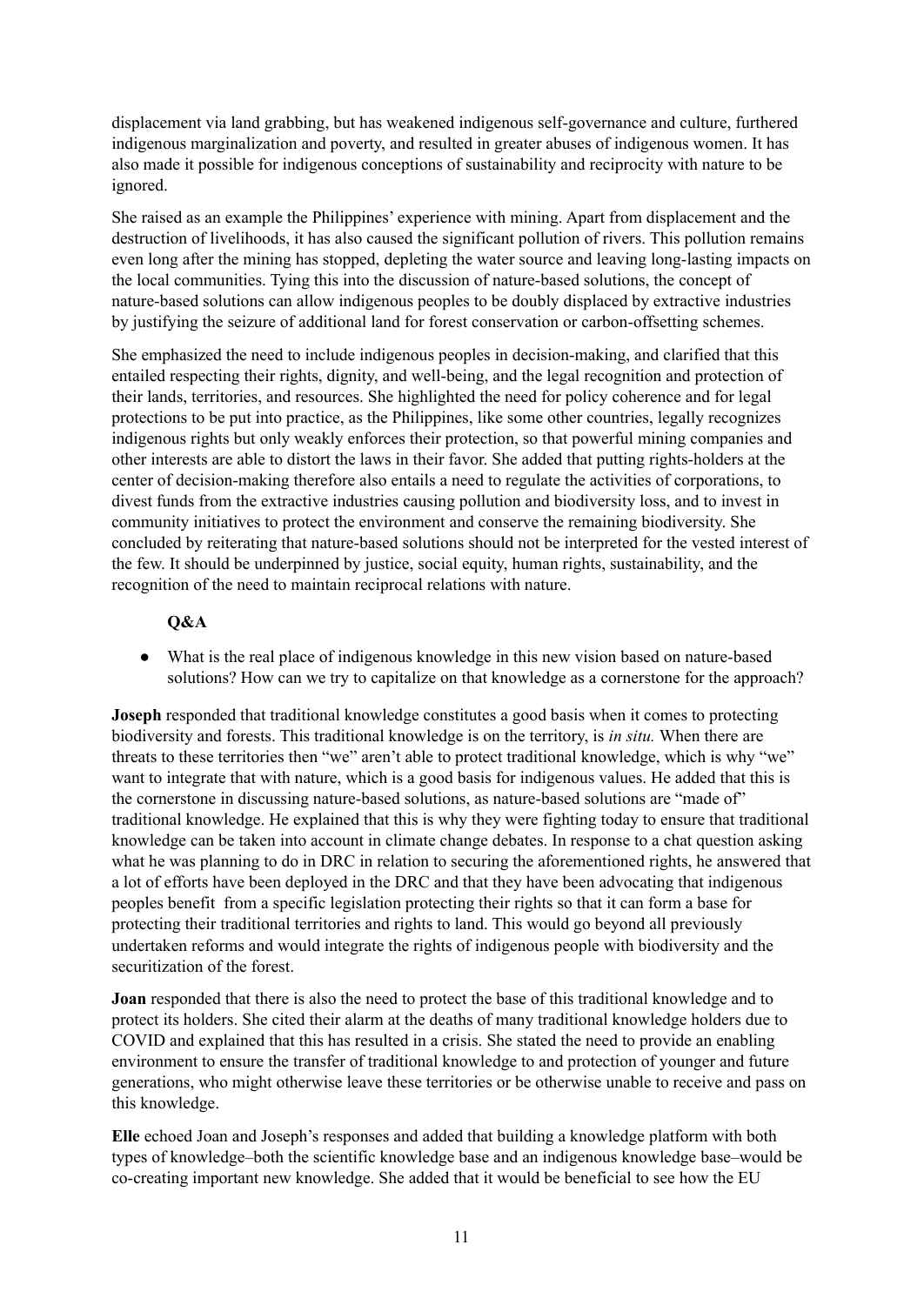research programs can be primed so the program reflects this in a better manner, which could also strengthen the thinking around nature-based solutions.

## **Panel 3: Will Nature-based solutions continue the status quo?**

With

- **Bart Vandewaetere**, VP Corporate Communications & ESG Engagement, Nestlé EMENA
- **Marc Sadler**, Manager of the Climate Funds Management unit at the World Bank
- **Brice Böhmer**, Climate and Environment Lead, Transparency International

**Bart Vandewaetere** began by reconfirming the IPCC report, which clearly states that land use is a major contributor to emissions. He also referred to a report by the World Benchmarking Alliance that noted that not enough companies are acting in the land use sector–only 26 out of 350 of the largest food and drink companies–towards net zero emissions. This net zero encompasses their full set-up, including for example the forests in their supply chains. Nestle is one of the 26 companies that is committed to achieving net zero, with milestones set to achieve 20% reduction of emissions by 2025, and half by 2030.

He explained that 70% of Nestle's emissions currently come from sourcing, the ingredients and from forest use. Over 10 years, Nestle committed to no longer engage in deforestation for its key commodities. It is now 99% deforestation-free, and should be 100% deforestation-free by the end of next year. He added that now is the time not only to close the remaining gap but to go beyond and engage in restoration and conservation efforts, as Nestle has discussed in previous sessions. In those 10 years since committing, Nestle learned that it is not enough to just look at its own supply chain. Instead, they need to look at the whole landscape–so developing relationships not only with the farmers supplying it, but with the local communities and indigenous peoples present. He acknowledged that indigenous peoples are "guardians" and stated that securing the land rights of the local communities is key to developing and implementing these nature based solutions.

He explained that Nestle achieves this through its responsible sourcing standards, which are mandatory for all its suppliers and their suppliers. These standards are related to emissions and biodiversity, but also include a social aspect, clearly naming that suppliers should demonstrate legal right to use the land and evidence of free prior and informed content of local and indigenous people. When there is an issue with one of the suppliers. Nestle engages with them to see how they can improve and therefore re-enter as fast as possible. It doesn't want an approach that simply cuts out people, but one that supports transformation over time, so that Nestle can scale up its forest-positive strategy with nature-based solutions.

He gave two concrete examples of this. First, from the cocoa supply chain, through which they are very active in Cote d'Ivoire. Nestle works with the government there and with the local players–the farmers, communities, and with women's organizations–to ensure that they don't expand into the forest there to further grow their own cocoa fields, and to find alternative ways to grow their incomes. Second, he mentioned that they do similar work in Indonesia to provide training, transition pathways, and alternative means of getting income to farmers.

He concluded that Nestle expects mandatory and "proportionate" due diligence on human rights and on environmental topics from the EU, and that while Nestle has been doing this voluntarily for years, it is time for everybody in the supply chain to do the same. The EU also needs to work in bilaterals with producer countries, providing not just development support and the like but really helping with planning, governance, etc. It also needs to engage in cooperation and dialogue with the demand side. He ended by reiterating that they believe that nature-based solutions are very important and have a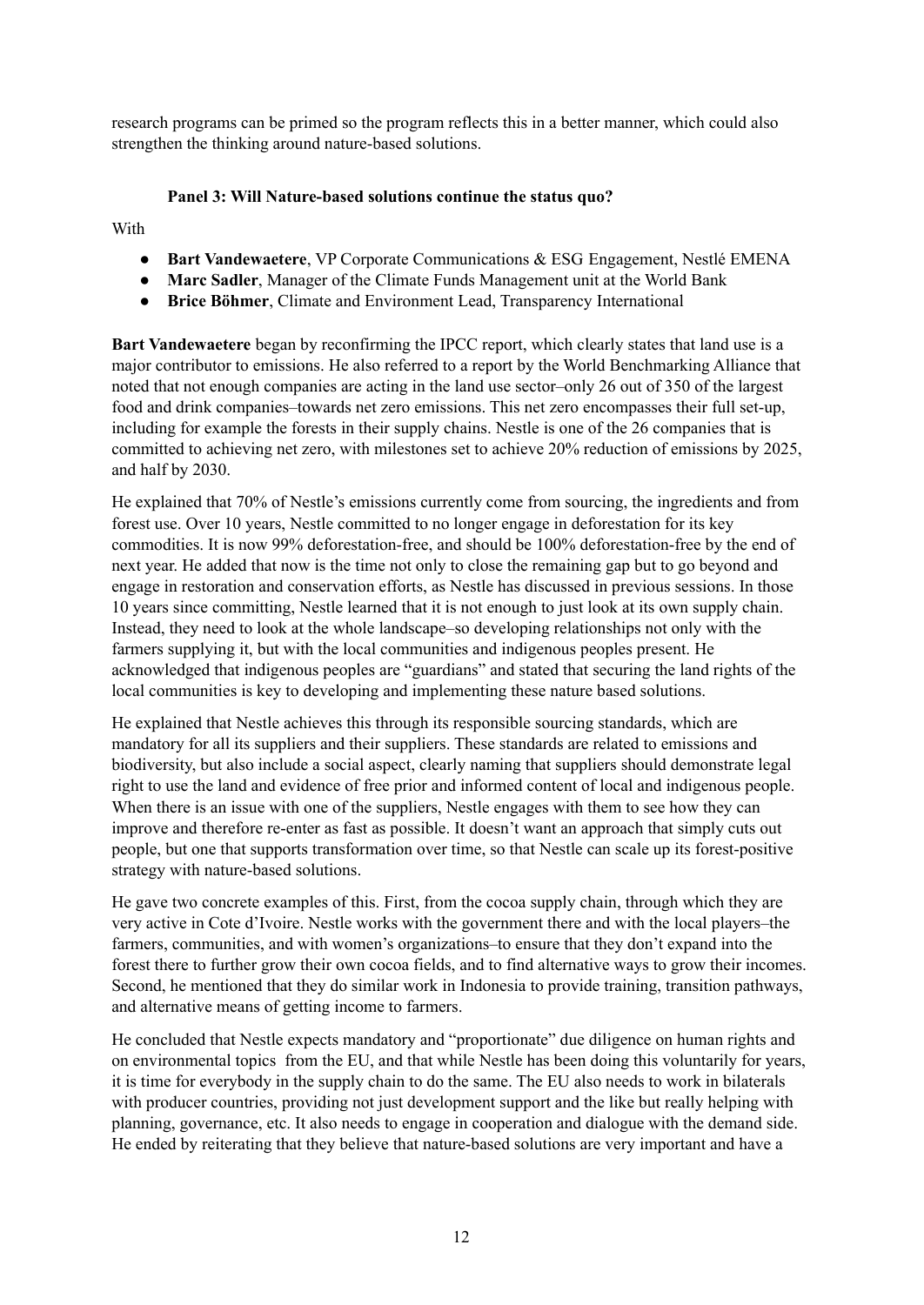key role to play in cutting emissions, and restoring biodiversity, but that these need to be done by "all of us." with the support of the EU, and with people and communities at the heart of it.

**Marc Sadler** began by highlighting the opportunity presented by the dramatic increase in the level of interest in investing in landscapes, nature, forestry, etc. in the past five years. He clarified that in addition to commercial interest, there is also interest from ministries of finance in World Bank client countries. The challenge that the Climate Management Fund (CMF) had had for many years was getting people to understand that landscapes and forestry are an active and contributing part of the economy, and so the interest now demonstrates significant progress.

He added that the regulatory side has been in motion, which is a hugely positive sign. This means that in addition to the task force on climate risk, there is now the task force on nature-related financial disclosures. This also increasingly raises the issue, complexity, and importance of not only viewing landscapes and nature as productive assets, but recognizing the potential negative consequences that could be engendered. What this results in is an increased importance and focus of financiers and ministries of finance on the role of nature.

He added that the bank has for many years worked on and is now seeing a dramatic uptake around natural capital and assessing its value. A number of countries demonstrate that they have achieved economic growth over the past 10 to 20 years by essentially mining their natural capital and using their natural resources in non-regenerative ways. This has consequences. And so one of the World Bank's approaches around natural capital valuations is to show ministries of finance what that natural capital is actually worth to the country and to work with them to implement policies and investment planning that clearly values it and moves toward sustainable usage.

Marc then clarified that there are different challenges as well. One particular challenge is ensuring that the benefits from this usage actually flow to the people working and living in these landscapes and forests. In particular, it is a challenge to ensure that the most vulnerable and least represented have an equitable role in sharing those proceeds, and equally if not more importantly, in the planning and the implementation of these programs. Touching one of the major issues raised earlier on local knowledge, Marc affirmed that large-scale uh monoculture has not been the most sustainable approach for food systems. More sustainable and adaptation- and resilience-focused approaches are increasingly bringing in local approaches and knowledge.

Marc then spoke of the risks. At the World Bank, risk management is re-framed instead as engaging in an integrated and inclusive approach to developing and implementing the projects. But additionally, they approach risks through their safeguards and how they work with indigenous peoples and local communities and go about stakeholder consultations. Marc underlined that one of the things the World Bank really highlights is the existence of benefit sharing plans–ex ante agreements on who will share in the financial and non-financial benefits that flow from these carbon finance projects. He added that one of the biggest areas of interest in both voluntary carbon markets and in compliance markets is the demand for carbon assets that relate to nature-based solutions. So, for the World Bank, the cornerstone of any of these agreements and carbon programs is the existence of a benefit sharing plan as well as supporting those communities and indigenous peoples to take part in that discussion and in the establishment of the benefit sharing plan. It then monitors to ensure that the money flows where the plan said it was supposed to flow, and then assists these communities in planning how to manage, govern, and maximize these benefits. He added that many of these communities are traditional societies, often with governance structures that don't get involved in the question of sharing money as a community. So distributing the benefits from these programs raises a host of issues these communities have never dealt with before, and which the Bank's standalone programs then help these communities work through.

**Brice Böhmer** began by introducing Transparency International and its focus on fighting corruption. He noted that the problem underlying the failure to effectively address climate change is corruption,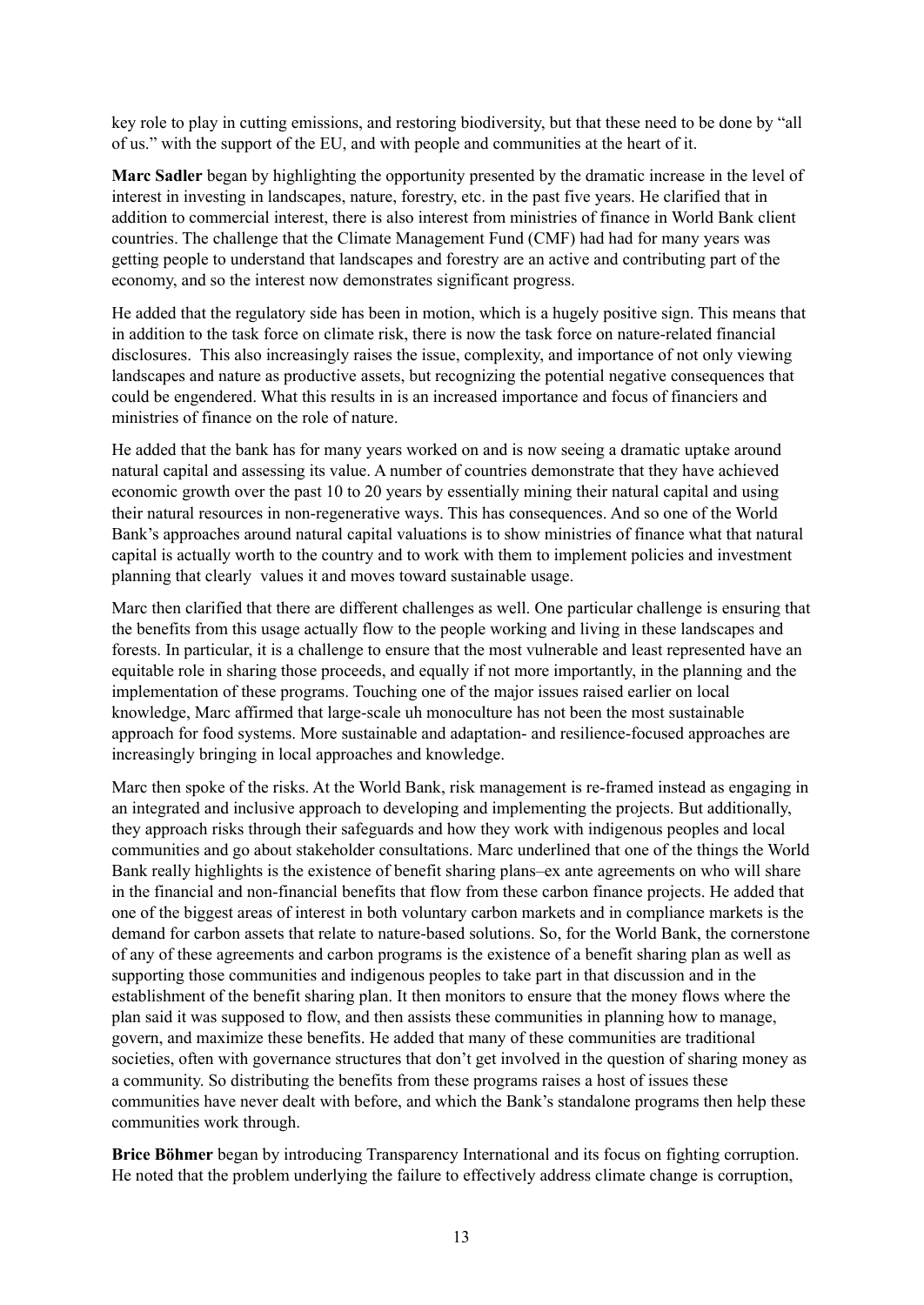which is a vehicle and key driver of both environmental destruction and human rights abuses. He then defined corruption as the abuse of interested power for private gain, explaining that this could come in different forms, such as unacceptable forms of lobbying and its attendant environmental and social damage, or a comprehensive corruption that leaves the responsibility of climate change to future generations. He presented a corruption perception index showing the level of perceived corruption in the public sector, and compared it with the map of climate vulnerability, noting that they have significant alignment. This means that there are a lot of risks for climate project and network solutions.

Certain risks are linked to the fact that many of these climate finance and nature-based solutions are new and flowing through bodies that are untested and complex, making these solutions more vulnerable to corruption. He raised as an example the forestry sector, where between 50-90% of proceeds are illegal and are being laundered by the pulp and paper industries. Another aspect he raised was the carbon market, which as mentioned earlier is famous for being prone to corruption and to issues of environmental integrity. He raised further examples of corruption in nature-based solutions and their different impacts, ranging from increases in carbon emissions to the murder of environmental defenders with impunity. He gave the specific example of the Maldives, where poor consultation also weakened environmental impact assessments of foreign investments.

He then presented a study Transparency International conducted that scrutinized different bodies in charge of climate finance international funds and their policies around transparency and accountability. One key aspect in a particular case featuring the Central African Press Initiative was how to avoid conflicts of interest. He presented a more recent, then-unreleased study by partners of Transparency International, which scrutinized the intersections of climate finance–specifically forest finance–and the implications of governments' governance frameworks on local communities and indigenous peoples. The study both looks at the global level–the international flows–of that forest finance and zooms in on six countries and how their different governance arrangements impact local communities and can, where beneficial, be reinforced.

The study found that forest climate finance is an important share of the total climate finance. Unfortunately, many of the activities and projects implemented under the forest climate framework have been limited in terms of their contributions to civil society participation within the mechanism. Concerns have been raised regarding different solutions, such as the REDD+ program, and their links to land expropriation and the further marginalization of certain groups, including women and indigenous peoples. He added that a previous study had found that 2/3 of people surveyed indicated that they thought a rich person would be very likely to get away with registering land not belonging to them. He listed the recommendations from that report, which align with their more general recommendations for tackling corruption. The first is greater transparency. The second is broader participation of civil society. The third revolves around the importance of having independent oversight. For this, two features are key: one is a redress or compliance mechanism, and another is a whistleblower protection. He also reiterated previous speakers' points about the need for solutions to exist beyond paper. He gave the example of REDD+ in many countries, including the DRC, one of the most advanced countries in terms of REDD+. Compliance mechanisms there were supposed to exist even prior to implementation, but the country is only now beginning to work on one. The fourth is the recognition and protection of land rights. The final recommendation is around how international forest climate finance should be scaled up in an equitable and inclusive manner that would bring together synergies between forest finance and other streams and financial flows.

## **Q&A**

● There was one aspect that wasn't discussed: zero-net emissions. Large companies are pledging to achieve zero net emissions by 2050, as per the climate agreement, but what exactly does it mean? Does it mean that they can continue emitting if they offset it by planting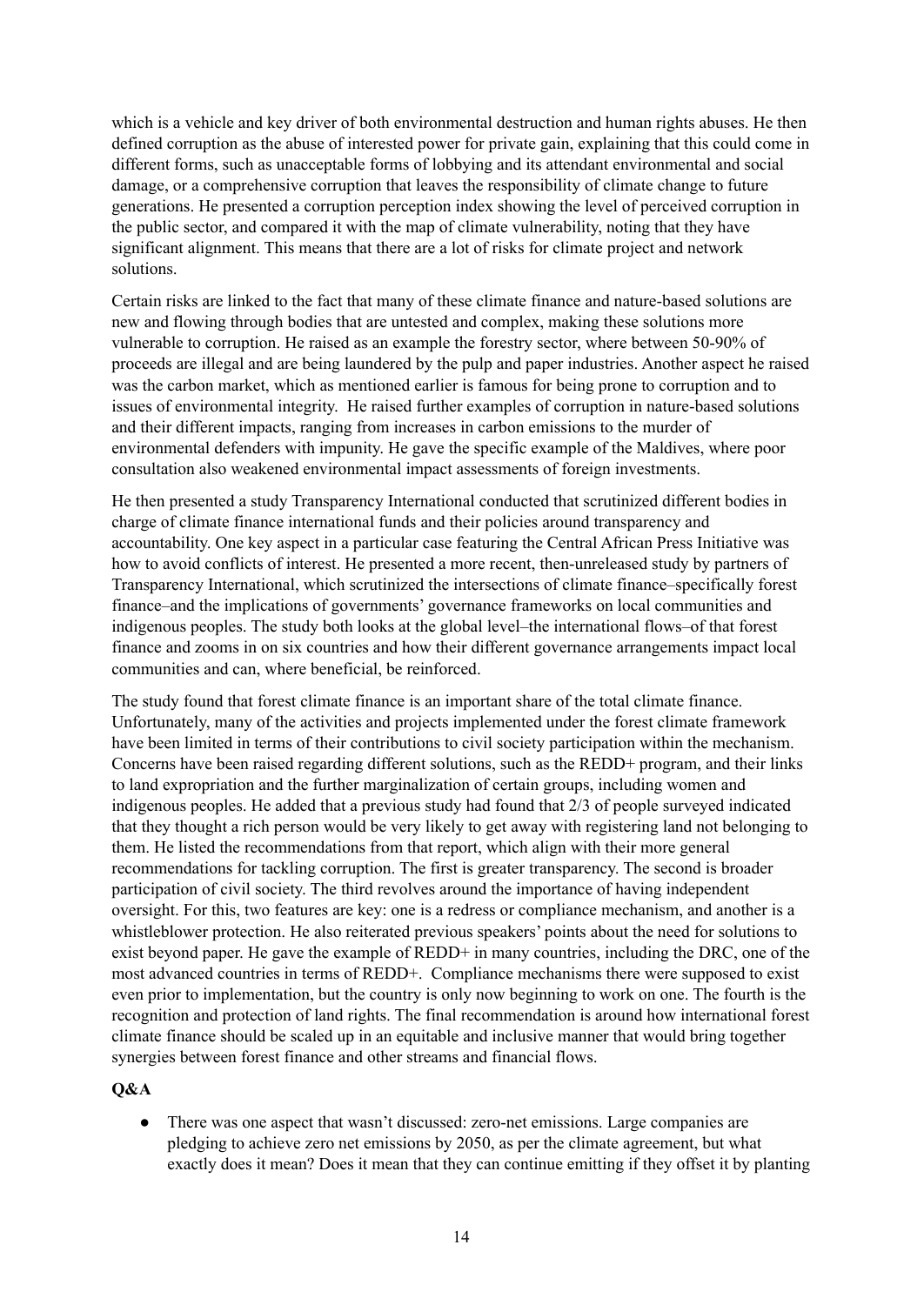new trees in developing countries with cheaper land? As we have the representative for Nestle, I looked and the ambition was to compensate 13 million tons of greenhouse gasses through nature-based solutions. Would that mean simply planting trees on 4.4 million ha of land every year?

**Bart** responded that there is no offsetting involved in the goal of achieving net-zero emissions. Instead, the goal means that Nestle will use nature-based solutions in their supply chain in several ways. One would be that the farmers supplying Nestle would apply regenerative agricultural practices, such as crop rotation, etc. There will indeed be a part related to reforesting degraded forest land or re-wetting, but this is always closely connected with the landscape. For example, as he mentioned in Cote d'Ivoire, Nestle works together not only with the farmers but also with the local community and indigenous people involved and with the government, to identify what needs to be done. For example, in the cocoa fields they can add shadow trees, because these help farmers to be more productive, but at the same time, will identify with the government and the locals what can be done to better protect and maybe restore the forests close to Nestle cocoa farmers. So there is no offsetting in net zero emissions. This is controlled on a yearly basis, there is an annual report and Nestle ensures that offsetting is not happening. So it's not outside of Nestle supply chains and there are clear targets beyond getting to zero emissions by 2050, such as reducing by 20% by 2025 and by half by 2030. So it's short term goals as well. He affirmed that he agreed with the question and believed that offsetting might be good, but needs to be done locally with local people's participation, not through means like monoculture.

● It was explained that projects at the Climate Management Fund unit come with certain conditions, such as the participation of indigenous peoples or the equitable sharing of benefits with indigenous peoples. What was not discussed was the World Bank's conditions for granting funds to indigenous peoples or how indigenous peoples could access climate funds. What are the conditions to gain access to World Bank loans and climate funding?

**Marc** replied that the funds coming from the climate finance side–which isn't necessarily the World Bank balance sheet–are covered by World Bank safeguards. So all the issues raised are covered under the World Bank's environmental social framework. This includes not only preconditions to access money, but also conditions setting out how the World Bank will supervise project implementation and finance flows. He used as an example of the REDD+ program and the monitoring involved in the set up of Grievance Redress Mechanisms. He added that the World Bank is often criticized for how slowly it works, but part of that is the amount of time, supervision, and due diligence required to not only identify and put together these projects, but also to ensure broad stakeholder engagement and to supervise the project.

On the earlier question, he added that he believed that there's is a need to be very careful in the approach to offsets and to clearly account for what carbon assets are, where they came from, how they relate to Nationally Determined Contributions, who shares in the benefits, who monitors and who provides support, etc. He added that the REDD+ program took over 15 years to put in place, and that now the agreements are finally signed and the money will finally start to flow. But establishing it involved a very complex space holding a lot of marginalized peoples, while a lot of the carbon offset business was built around solar panels and renewable energy, which are relatively site-specific and concern companies and businesses. There weren't a broad group of stakeholders. And so that was never taken into account in the original, Kyoto Protocol, Clean Development Mechanism-type projects. There were requirements, yes, but the standard for safeguards is much higher now than it was for the original carbon offsetting programs. Now, they engage in dialogue with stakeholders on the ground and with large companies interested in offsetting, and discuss the complexity of the space and the need for equitable benefits sharing and rights protection. He compared this to a then-emergent concept from years ago, "climate smart agriculture," which faced a lot of resistance from civil society due to the concern that it could lead to land grabbing if the value of carbon in the soil grew high,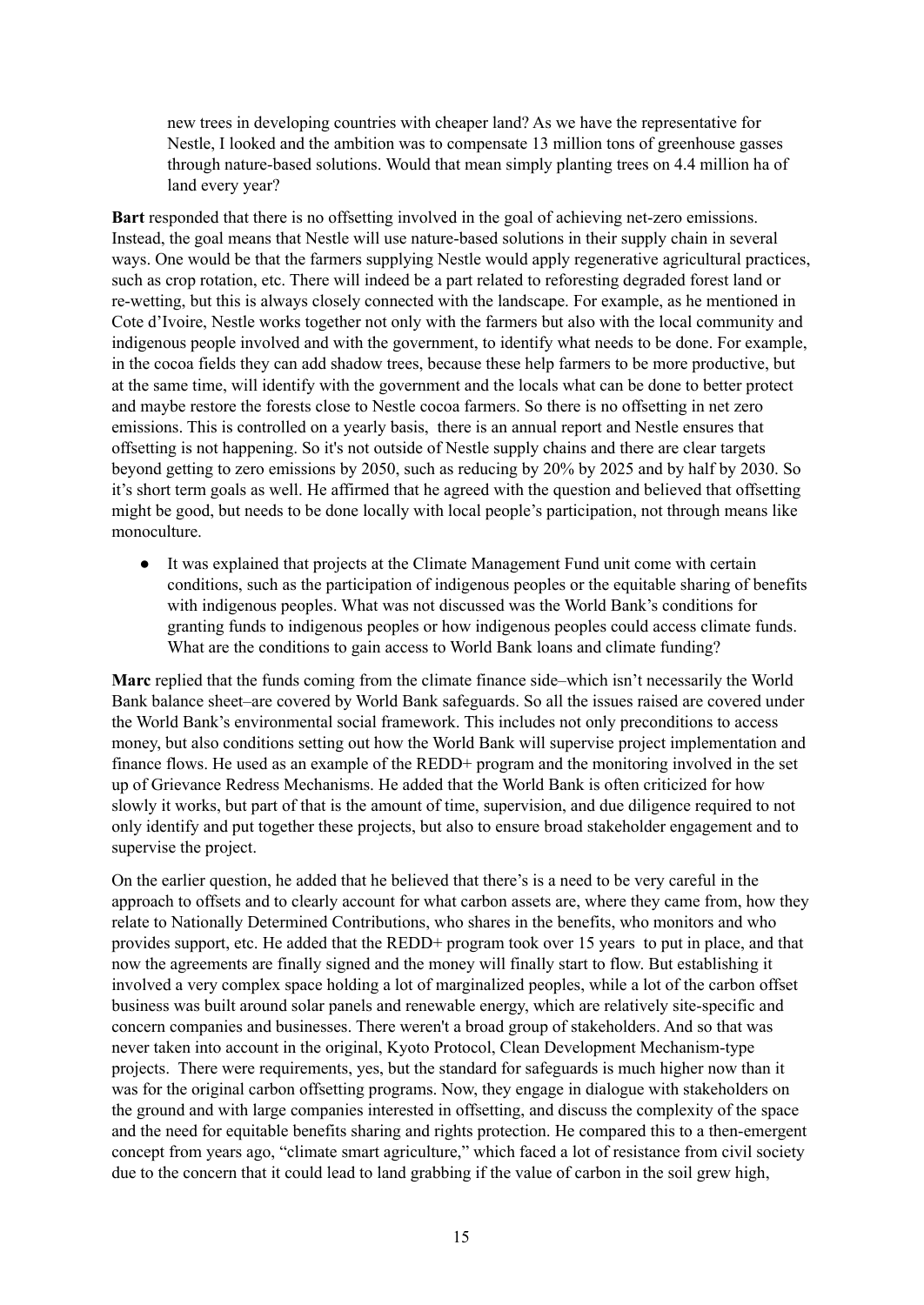because traditional owners didn't hold land rights or tenure. But he reiterated that in setting up these programs what must be ensured is that agreements are in place and it's clear who's going to share what, as well as that what was in the agreement is what is carried out.

And so the World Bank's job is to supervise, but bringing in independent, third–party organizations to monitor projects would also help assure just and transparent implementation. There is a potential, during this transition period, as actors move to net zero–not all companies can be changed overnight, but there is a phenomenal opportunity for a large amount of finance to flow to developing countries on an equitable and transparent basis, that will benefit the lives of the poorest and the most vulnerable. There's just a lot of hard work needed to make sure it happens in the right way.

When it comes to state corruption, do you not think that the territorial scale could be an interesting alternative in order to receive the funds and be able to manage them conjointly with the local communities?

**Brice** responded that, unfortunately corruption is or can be seen at all levels and countries. There are different types of corruption, in different countries, in different sectors, etc. This is why he believes that solutions need to be implemented at the local level and as close as possible to people on the ground, in a way that's visible and comprehensible to them. And if, as Marc had mentioned, there are independent, third-party organizations monitoring or evaluating the impacts of those projects or investments, then the level of corruption will decrease–which should be a goal as well. The Green Climate Fund, for example, committed to the goal of achieving zero corruption, although it hasn't achieved it yet.

He stated that there is a need to do things differently, because so far it hasn't been working on the level that it needs to be, in terms of the finance flows available, of the actors mobilized, of the impact created, and so on. And doing it differently means doing it with people on the ground. So it can be interesting to look more closely at, for example, direct access, so that even if funding is at a national level, some local or regional institutions can access it, respecting the safeguards in place.

The problem, he noted, is that even with very strong or well-reputed institutions, there are problems implementing the safeguards. So when it comes to, for example, whistleblower protection, there are recent cases where whistle-blowers call out corruption in climate projects–for example, in Russia–, but years after those projects are implemented there is still no solution. And problems like this involve institutions like the UNDP. So these aren't small local organizations that could be presumed to have more difficulty complying with some of the safeguards. So it shouldn't be assumed that it's easier for big institutions, again, things need to be done differently. And he clarified that when he says this, he means, for example, the way when investments are made from a different country and so projects are designed very far away from the ground, creating problems like mismanagement, corruption, inefficiency, and often resulting in environmental and social harms.

● Do the TCFD and TNFD (Task for on Climate-/Nature-related Financial Discussions) adequately account for human rights and social impacts? What can be done to strengthen the recognition of human rights risk within these frameworks, or do we need a separate human rights-based framework for nature-based solutions and natural capital.

**Marc** responded that both these instruments are about assessing risk as it relates to climate and to nature, respectively, so he didn't believe that they assessed risk as it relates to human rights. Speaking from the development perspective, the issue that needs to be addressed here is not solely around ensuring that safeguards are applied, but also engaging with the concerned communities. For example, under the Forest Carbon Partnership Facility– the REDD+ forest fund–there was a program dedicated to engaging indigenous peoples, local communities and CSOs, and building their capacity so they could be part of the design and the structuring of the program, and of the benefit sharing.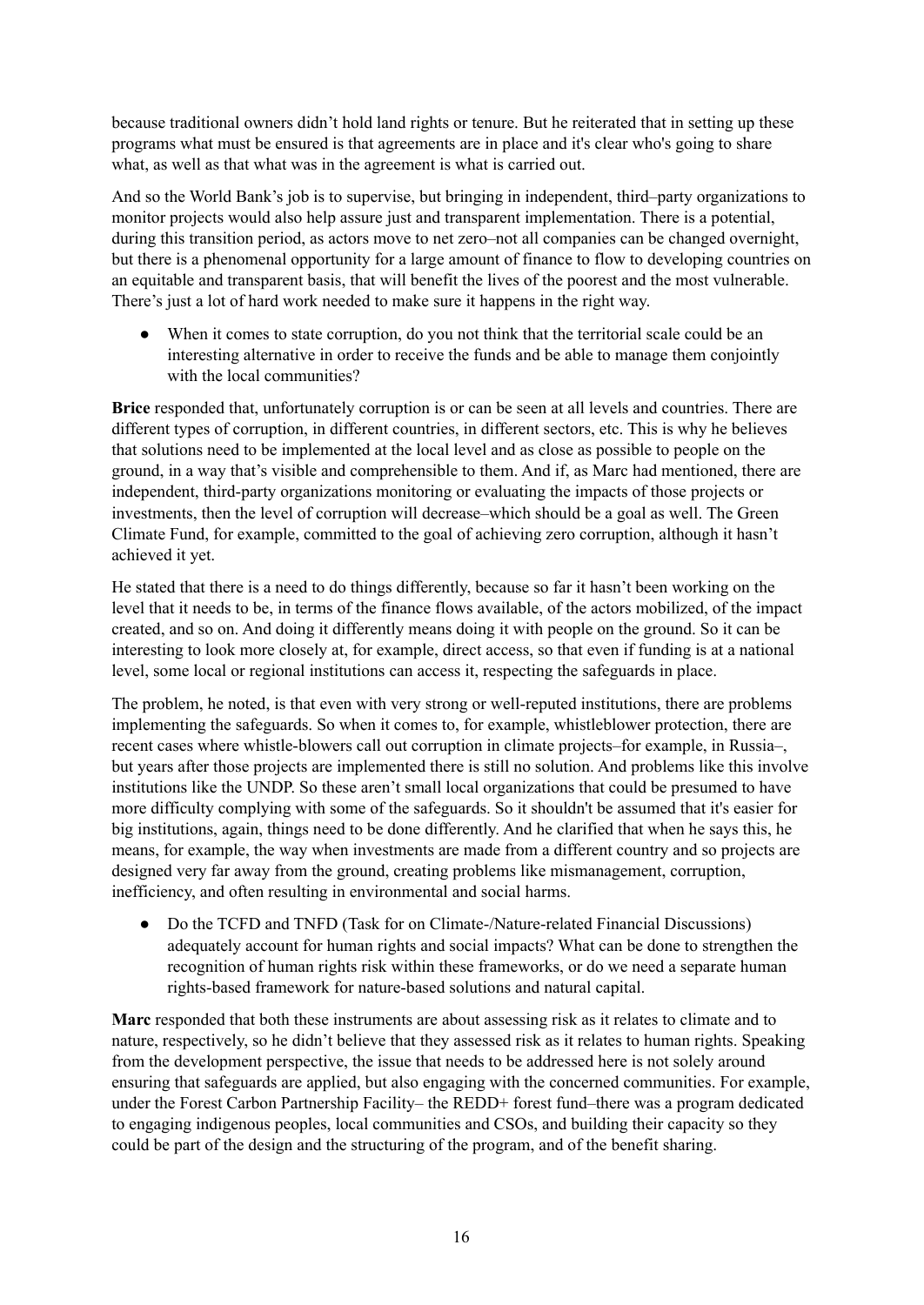So the application of safeguards to make sure things don't go wrong is important, but what generally doesn't get enough attention is the beginning of the process, where engagement with the communities and stakeholders to ensure that the rules of the game and the game itself are clear to everyone can go a long way in ensuring things go well, as well as reduces the incentives to not do things properly in the future.

In the public sector and ODA space, because of the structures in place, this is built into the DNA. Does the sector get it right all the time? Marc doesn't think so, but he also doesn't think it's possible to get things right all the time. It's more challenging in the private sector, and there is this issue there of transparent, independent monitoring that is just built into the ODA system. He ended by saying that he perhaps didn't answer the question directly, but that he also isn't a specialist on the charter on human rights etc. and how those apply to the mentioned instruments.

# **Panel 4: How can the EU prevent land grabbing and human rights violations linked to Nature-based Solutions?**

With

- **Karin Zaunberger**, Biodiversity Unit, Directorate-General Environment, European Commission
- **Terence Hay-Edie**, Programme Advisor, Global Environment Facility (GEF) Small Grants Programme/United Nations Development Programme (UNDP)
- **Eva Mayerhofer**, Senior Environment and Biodiversity Specialist, European Investment Bank.

**Karin Zaunberger** began by stating that the European Commission shares most of the concerns voiced during the conference regarding the misguided use of offsets, the disrespect of indigenous and local peoples' rights, and the destruction of nature. She disagreed, however, with the characterization of nature-based solutions as a "fluffy new concept." She argued that nature-based solutions have long been used in research and on the ground, perhaps just under different names, and clarified that in the last decade, the EU has invested over  $\epsilon$ 200 million. She added that a handbook on the evaluation of nature-based solutions in different sectors was recently published, and pointed to the synonymous term "ecosystem-based approaches," which shares the same rationale of working with nature for people. She also noted that during the Climate Action Summit in 2019, there was a dedicated work stream on nature-based solutions, and that it was shown that these had over a third of the overall mitigation potential needed to achieve the Paris Agreement. She clarified that nature-based solutions were given a definition adopted in a 2016 resolution, which centers around the multiple benefits accruing to nature, people, and climate through the resolution and the need to respect environmental and social safeguards. Given this, nature-based solutions are most effective when "planned for longevity and not narrowly focused on rapid carbon sequestration.

She refers the conference to an IPCC expert workshop report which prominently centers nature-based solutions, as well as assesses their benefits, limits, and risks, and the rules that must be respected to maximize them. The report also made clear that nature-based solutions can only be effective in conjunction with ambitious reductions in all human-caused greenhouse gas emissions, and that climate change and biodiversity losses are interdependent emergencies that must be addressed in an integrated manner. Given this, the examples brought forward regarding land-grabbing and human rights violations cannot be linked to nature-based solutions, and are instead linked to measures misusing the concept. And rather than penalizing a valuable concept, it should instead be ensured that nature-based solutions are clearly defined and identified, and that what aren't nature-based solutions are also identified.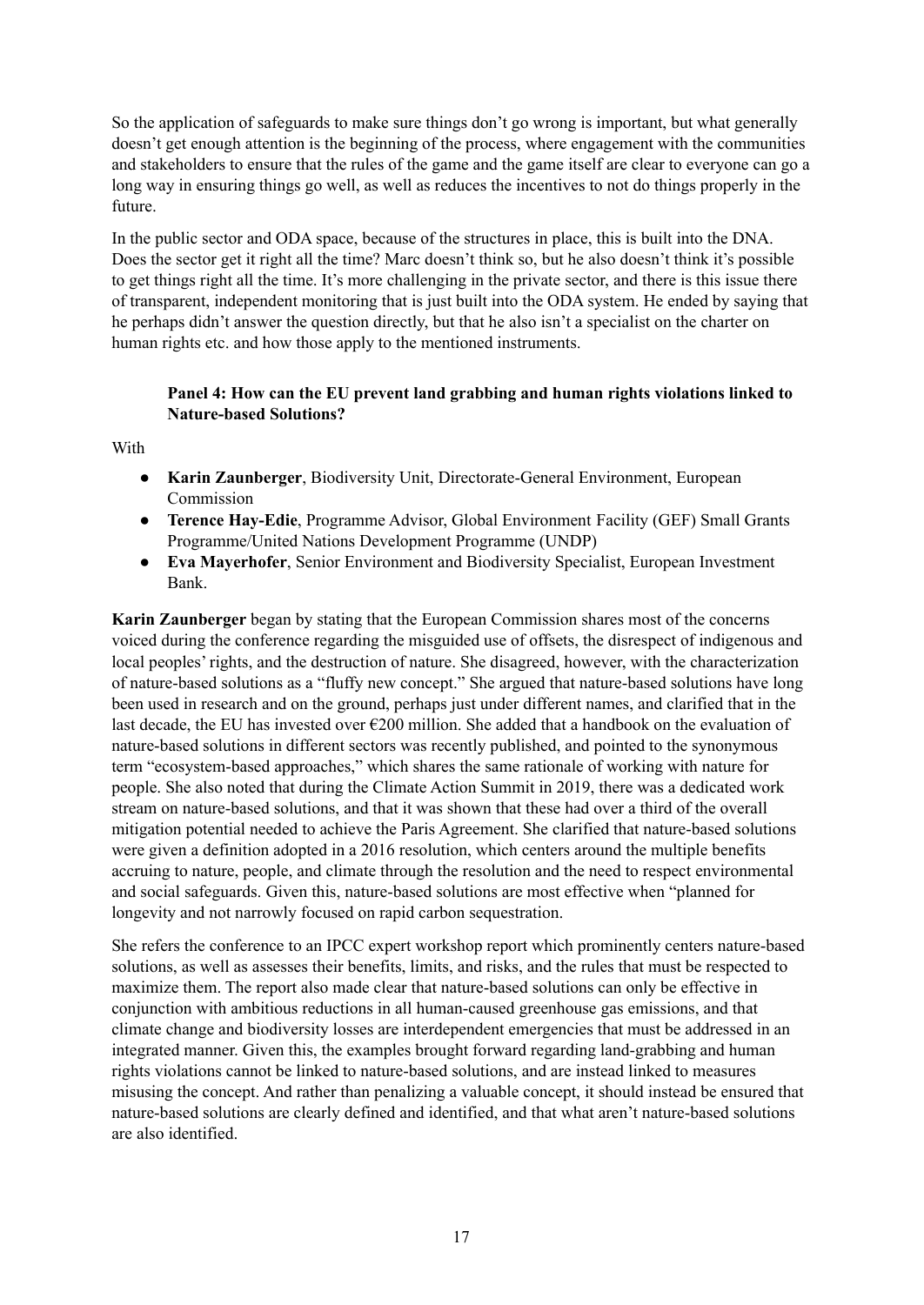The concept of nature-based solutions is founded on the scientific understanding of the interconnectedness between nature and people, and it prices biodiversity and functioning ecosystems and their services. These services are supporting services, regulating services, and provisioning and culture services within the land and seascape–so it's a holistic, umbrella approach. This means that management that goes contrary to biodiversity and natural processes, such as monocultures or intensive farming, is not considered an ecosystem-based approach and does not qualify as a nature-based solution.

Circling back to the need for a definition, Karin adds that the lack of an internationally agreed upon definition is the reason for the controversy around the term and the conflicting discussions in international negotiations. She reaffirms the need for a universally accepted definition that reflects the values she mentioned. She added that through the Convention on Biological Diversity adopted during COP14 in 2018, the parties adopted guidelines for ecosystem-based approaches, which include principles and safeguards for nature-based solutions and aim to manage resources in a way that promotes conservation and equitable, sustainable use. She further added that the Convention is now a nearly universal treaty, and so its principles and safeguards must be respected. These principles and safeguards are measures to avoid unintended consequences of ecosystem-based approaches, and so they facilitate inclusivity and transparency through all stages of planning and implementation, promote equitable access to the benefits, respect the rights of women, indigenous peoples and local communities, etc. This is what parties have agreed to when they implement nature-based solutions.

Returning to the original question of what the EU could do, she noted that something that even the other parties to the Convention could do is to make sure that these safeguards and principles are duly respected. Through its European Green Deal and related strategies, the EU is centering the protection, restoration and sustainable use of biodiversity. In short, the EU needs to put its money where its mouth is, and also put its actions where its mouth is. It needs to make sure that these strategies, principles and safeguards are not only adopted but also duly implemented.

**Terence Hay-Edie** affirmed an earlier speaker's appraisal of the importance of the 2019 IPCC global assessment report in terms of the major ideas it promoted around long-term perspectives for biodiversity and ecosystem services. The principle that human beings can coexist with biodiversity within heterogeneous landscapes was emphasized in the IPBS report from last year, and in the following year the UNDP launched the Human Development Report on the Anthropocene, which looks at the geological age where humans are a driving force. These reports recognize that nature-based solutions are still under-defined, and that the challenge is that of developing new metrics and modes of governance to ensure that these solutions are implemented in a fair, just, and equitable way–which includes the policy coherence point several speakers made previously.

He noted that the level of urgency is increasing–the previous Friday, the UN Human Rights Council, spearheaded by a group of governments and with the support of the special rapporteur, approved the human right to a healthy environment. The day before, a letter from 125 NGOs and other concerned groups called for the human rights perspective to be fully integrated into the post-2020 Convention on Biological Diversity Global Biodiversity Framework.

He noted that the previous panelists had spoken about greenwashing, the sudden increase of interest in sustainable finance, and the two twin frameworks on the task force on climate-related financial disclosure and on nature. He said that what he believed certain actors in this space are saying is that these two need to come together more coherently and to synergize, because there is a driving interest for ESG metrics for the investment world. He added that some commentators are noting that more is happening in terms of the Environmental aspect, and less on the Social and Governance aspects, but that for today's discussion he is putting the emphasis on the two latter dimensions of the ESG framework.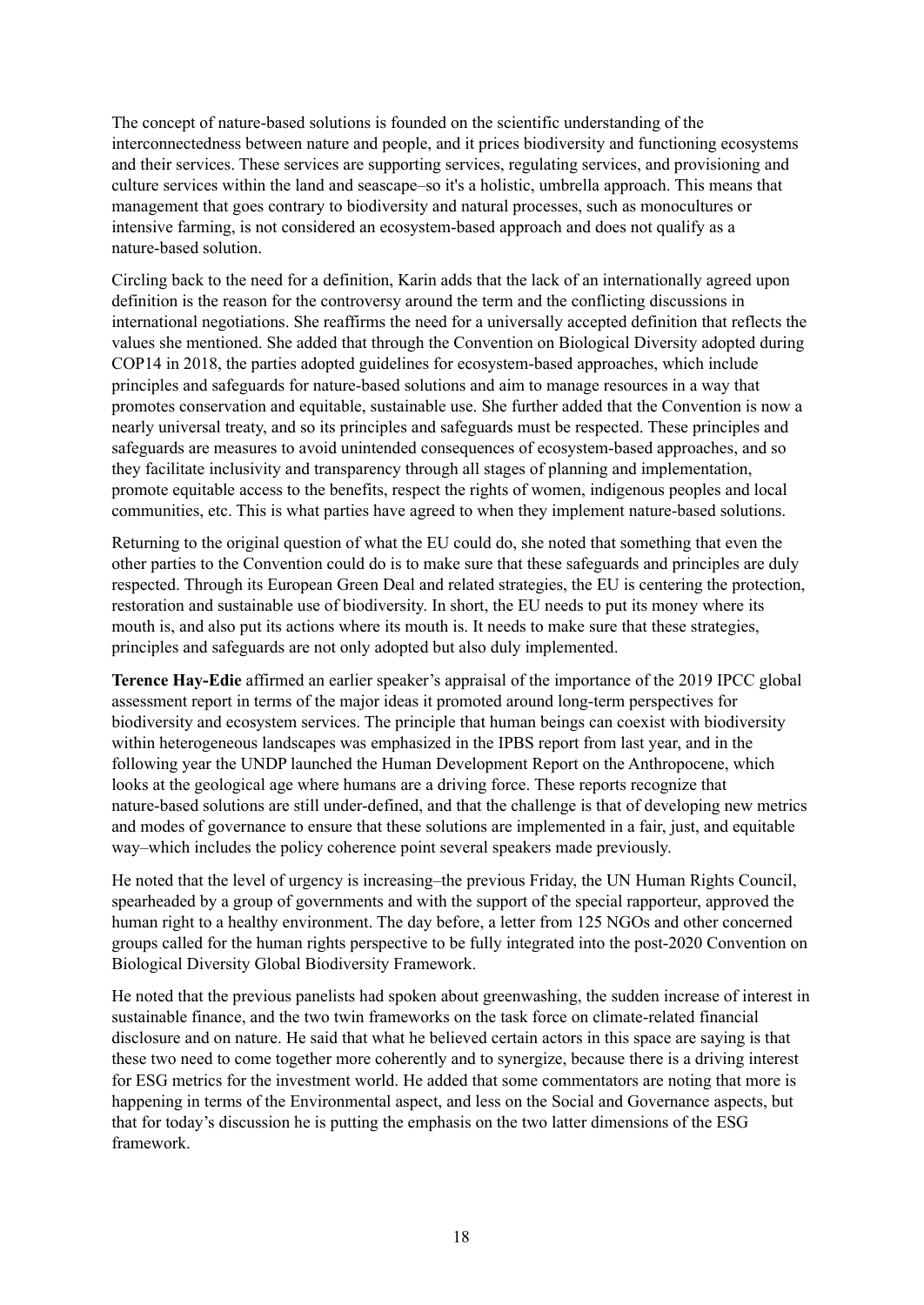From the UNDP perspective, safeguards and compliance have been a work in progress for the last 10 years. The key principle of do no harm is reflected in the three levels of the Social Environmental Standard: in the principles, the project and the screening tools and procedures. He noted that the SES addresses the questions of what is significant harm, what are the trade-offs, and how certain trade-offs will balance with other dimensions. The UNDP report on the anthropocene looks at three pillars in terms of climate change mitigation and adaptation, biodiversity benefit, and human well-being, with an adjusted index for the human development index.

He then referred to an earlier webinar on the question of colonialism, noting that green colonialism, and the idea of protected and conserved areas, has changed significantly since 1872. For the first 40 years, the US government didn't even have a national park service. It was still an idea. What we're seeing now in the context of the Convention is that very few projects are built on a notion of fortress conservation. He concluded that he would therefore challenge some of the authors suggesting that protected areas are just about fortress conservation. He argued that there is increased recognition of different forms of governance, and called to mind Joseph Itongwa's presentation, as well as a report prepared by 12 different organizations presenting an analysis of the overlap of global land with the lands of indigenous peoples and local communities and comparing the proportion of those lands in good ecological condition. Situations of overlap, where historically protected areas overlap with the lands of indigenous peoples and local communities, are something which requires attention.

He then turned his attention to governance processes, directing attention to the still-evolving International Union for Conservation of Nature (IUCN) standard. The standard includes an element on inclusive governance, but lacks an appreciation of cultural and spiritual values. However, the UNESCO has been advocating for the role of culture in the 2030 SDG agenda, and that the Global Environment Facility, where he works, is also looking at the role of behavior, norms, and values for the next GEF aid replenishment in 2022.

He concluded by presenting two AVAAZ campaign organization documents submitted for the G20 and for the IUCN 21 congress, which note that the possibility for increased direct access increased the flow of EU development finance for indigenous peoples and local communities, and that it is something that exists where he works. He added that the small grants program funds civil society and NGO initiatives in approximately 130 countries, and has done so for the last 30 years, channeling support to indigenous peoples and local communities. He concluded by stating that the figure given by Rainforest UK, that only .1% of finance for climate change action is for indigenous peoples and local communities, and that if this could be increased to even 1% that would be a massive opportunity to channel support to uh actors on the ground who need it most, and to ensure that nature-based solutions are fair, equitable, and just.

**Eva Mayerhofer** explained that large-scale land acquisitions have increased in scale and pace due to the commodification of nature and climate objectives, and the strategies of actors like financial institutions. The areas most affected are the global commons–lands that indigenous peoples and local communities traditionally used collectively–,including much of the world's forest wetlands and rangelands. An increasing number of land acquisition cases occur with the objective of implementing nature-based solutions to achieve climate and environment objectives. This represents a major and growing threat, not just to local livelihoods and human rights, but also to conservation objectives. Securing land rights offers a foundation for managing natural resources, so that resources are used sustainably in ways that support long-term conservation objectives and simultaneously promote local resilience and sustainable livelihoods. Supporting rural communities to secure and scale up land rights can reduce the risk of land grabs and develop new opportunities for conservation. It can also help not only governments but multilateral development banks to meet their climate and environmental targets in a way that supports rather than threatens local livelihoods and their rights.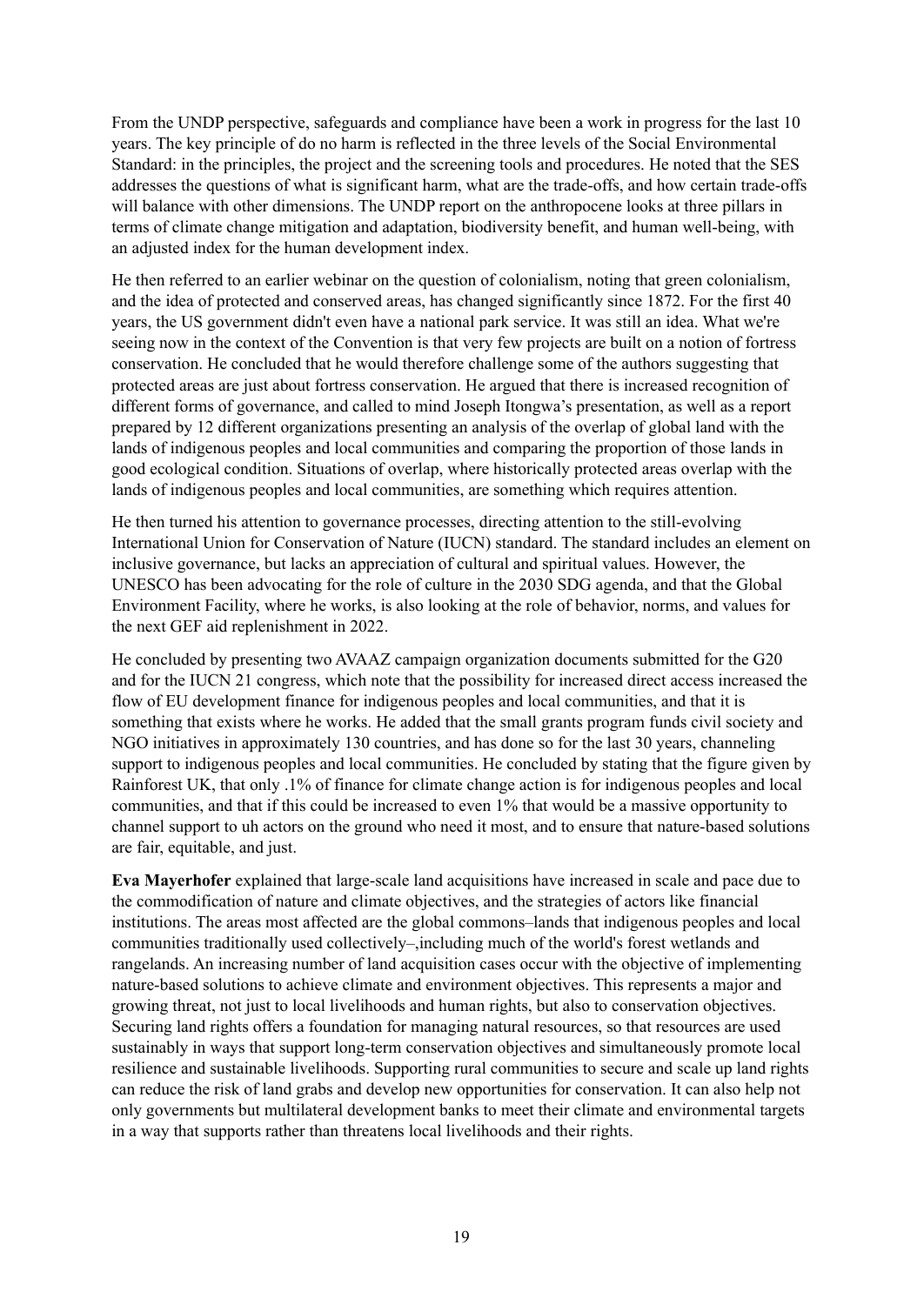Institutions such as the EIB and its MDB peers are realizing this and are increasingly forming stronger partnerships with local land users, as well as working with them to secure land tenure and conservation goals through initiatives such as conservancies, indigenous- and community-conserved areas, and community-based forestry and pasture management. But often institutions like the EIB often see the complexity of debates around land rights use and their variability from country to country as a barrier to using land rights to achieve conservation aims. Land conflicts are often deeply rooted in governance failures. This is an area that is often both unfamiliar and uncomfortable territory for international organizations–particularly those that work closely with state agencies and governments. So community-owned and managed conservancies present an opportunity for the intersection of development climate goals and biodiversity conservation.

Processes of integrated and participatory land use planning are required to fully consider, at national and local levels, the most appropriate use of lands, taking into consideration the full range of political, economic, social and environmental factors. A very good example of this is found in Kenya with the Northern Rangeland Trust, which is a membership organization owned and led by 39 community conservancies. It works in northern and coastal Kenya, and provides a secure land tenure policy framework that supports concerns of sustainable economic and land use practices, is in tune with people's socio-cultural systems, and that would therefore go a long way towards sustaining livelihoods, promoting biodiversity conservation, and reducing poverty and landlessness in rangelands.

Eva noted that this is a great opportunity which the EIB has been working with. New partnerships with human rights-based organizations and with development organizations, both local and international, that take a rights-based approach could offer a route to achieving shared goals. The global land crisis and the need to strengthen land rights to address shared human rights and conservation goals could catalyze stronger collaboration between environment and development organizations.

However, this requires better integration of land-use planning at national and local levels. Still, this integration is necessary to guide rational and better informed decisions about land allocation and use. This land-use planning will require the involvement of many different actors, including local land users and conservationists, and the collection of different types of information. This information is quite difficult to acquire–the process is resource intensive and requires time. But the outcome is likely to be more sustainable, productive, and conflict-free land use, as well as the establishment of agreements between different land users and rights holders–although, organizations such as the EIB and private sector players typically balk at the length of these processes.

International safeguard standards and/or mechanisms need to be revisited and made fit for the purpose of explicitly spelling out the requirements for a rights-based approach to biodiversity and of cross-referencing with the standards on indigenous peoples, afro-descendant peoples. local communities, and vulnerable groups. Eva added that with the revision of the EIB standard on biodiversity, they have tried to strengthen the rights-based approach to biodiversity and hopefully have addressed some of the concerns that were spelled out today. Under the EU taxonomy, the application of the minimum social safeguards have not yet been spelled out. She noted that this would be an opportune moment to ensure that the rights of indigenous peoples and traditional communities are respected and not infringed upon.

Eva continued, noting that governments and the private sector have required guidance for multi-stakeholder approaches to meaningful engagement. For example, EIB has worked from 2019-2020 with the Arctic Council on a guidance on indigenous peoples and local community participation in the European Arctic–which after listening to the other panelists, she believed probably needed to be updated. Eva emphasized the need to pay more attention to the different models for community conservation with the aim of achieving a full understanding of what works best in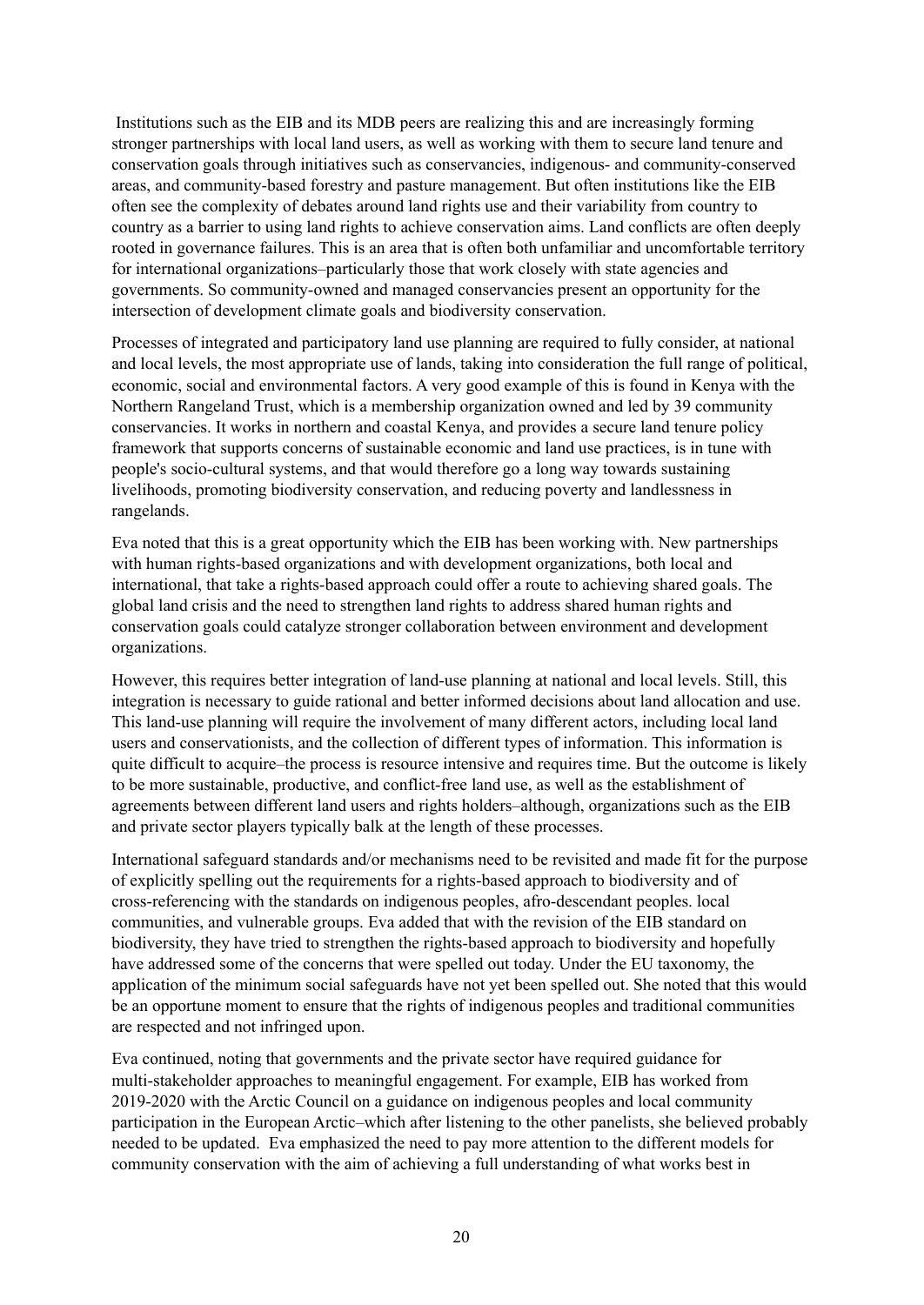different contexts, and to what degree these models achieve goals of both conservation and development, and the protection of the rights of indigenous peoples, local communities, and their human and environmental defenders.

Unfortunately, this is very difficult to do and not always an obvious solution when you're sitting remotely in Luxembourg or Washington DC. Over the past decade, less than 1% of global climate official development aid has gone to indigenous peoples and local communities' tenure and forest management. Over one tenth of that was directed to securing land tenure rights, averaging about US\$30 million a year in the last 10 years. However, this financial architecture is completely inadequate to mobilize and allocate the resources necessary to achieve global climate conservation and development goals. In order to achieve these goals, multilateral development banks need to significantly increase their funding to support the collective land rights agenda, as well as simplify the administrative requirements of existing institutions and align to rights-holders initiatives.

Thus, allowing better access to finance for these rights holders also means developing new finance mechanisms *with them* to attract funding and to channel resources directly to local conservancies–such as the Northern Rangeland Trust. This is what the EIB is trying to do with the trust. It is also trying to increase coordination among public and private philanthropies, financial mechanisms, rights holders, and other allies. Further, this financing should be transparent and adequately reported on using well-defined metrics and standards. Eva presented the amendment of the EU regulation applicable to EU institutions such as the EIB as a means to hold these institutions accountable. She concluded that, as a primary steward of most of areas of high biodiversity, the essential role of indigenous peoples and local communities in managing terrestrial greenhouse gas things and biodiversity reservoirs need to be globally recognized, promoted, and supported. Ultimately, all that is needed is to acknowledge that collective tenure rights is a cost-effective climate conservation and development solution.

## **Q&A**

● How would you consider nature-based solutions and nationally-determined contributions (NDCs)? How can we give value to the institution and structure of nature-based solutions when those are often overlooked?

**Karine** responded that the inclusion of nature-based solutions has increased, and that this is seen as a positive development. More and more nature-based solutions are included in nationally-determined contributions, and in particular are contributing to adaptation. And each of these nature-based solutions for adaptation also contribute to mitigation, even though this might not be factored into carbon measurements. So the more nature-based solutions that are implemented, the more benefits can be harnessed. She then referred to President Macron's announcement during the first session of COP15 that 30% of French Climate Funding would be directed to biodiversity. This emphasizes the importance of getting nature-based solutions right. Investment streams go through the NDCs, and so they are bound to increase.

**Terence** responded that he had two points to highlight. First, that the support that they have with 120 countries included NDCs, and within this, the role of indigenous people and local communities is not highlighted enough. Acknowledging the importance of this role is ongoing work, and he noted that they needed to go further to do so. Second, they have engaged with indigenous people through the green climate fund, and the needs and "political level" for indigenous people was approved in 2018. He added that he believed that the next step would be giving indigenous peoples access to the funding.

**Eva** affirmed that nature-based solutions are being included in most adaptation strategies, and that EIB supports governments in meeting their nationally-determined contributions by making sure they are Paris Agreement-aligned. But the link to indigenous people is not there, and she believed that COP26 was an opportunity to address this. She added that there's already a realization that the link